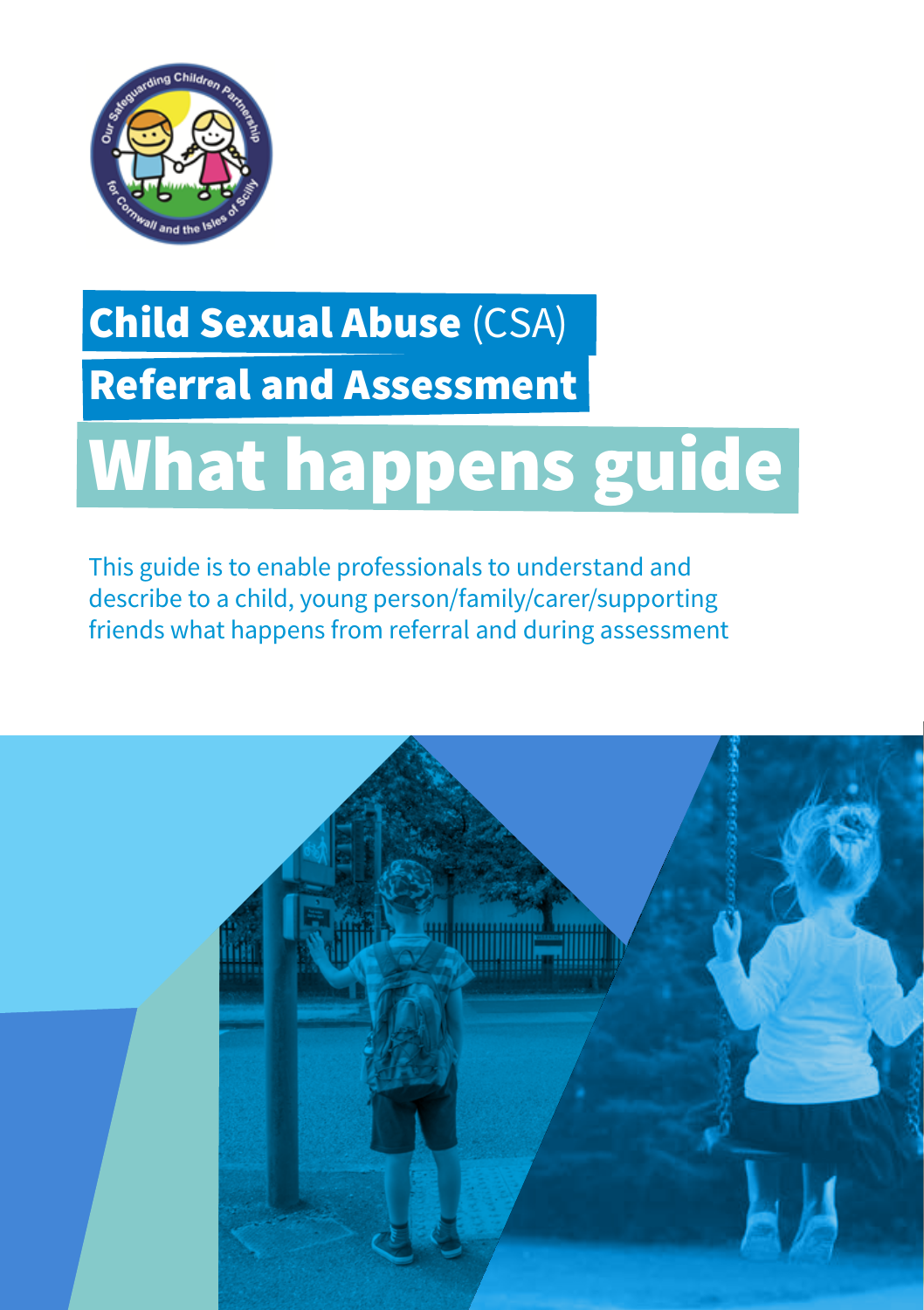### Contents

- **3** Introduction to the referral process
- **5** The referral process
- 8 In an emergency
- 9 MARU
- **10** Strategy meetings
- 11 The Police
- 12 Police
- 12 SARC
- 14 Health emergency
- 15 Paediatrician
- **15** Achieving Best Evidence
- 17 What happens next Non urgent
- 19 Emotional Help Assesment
- 19 Jigsaw
- 21 Child Adolescent Mental Health Service (CAMHS)
- 21 Education
- 23 Health Visitor, School Nurse
- 24 General Practice
- 24 Referral for at risk of sexual abuse and / or exploitation
- 25 Resources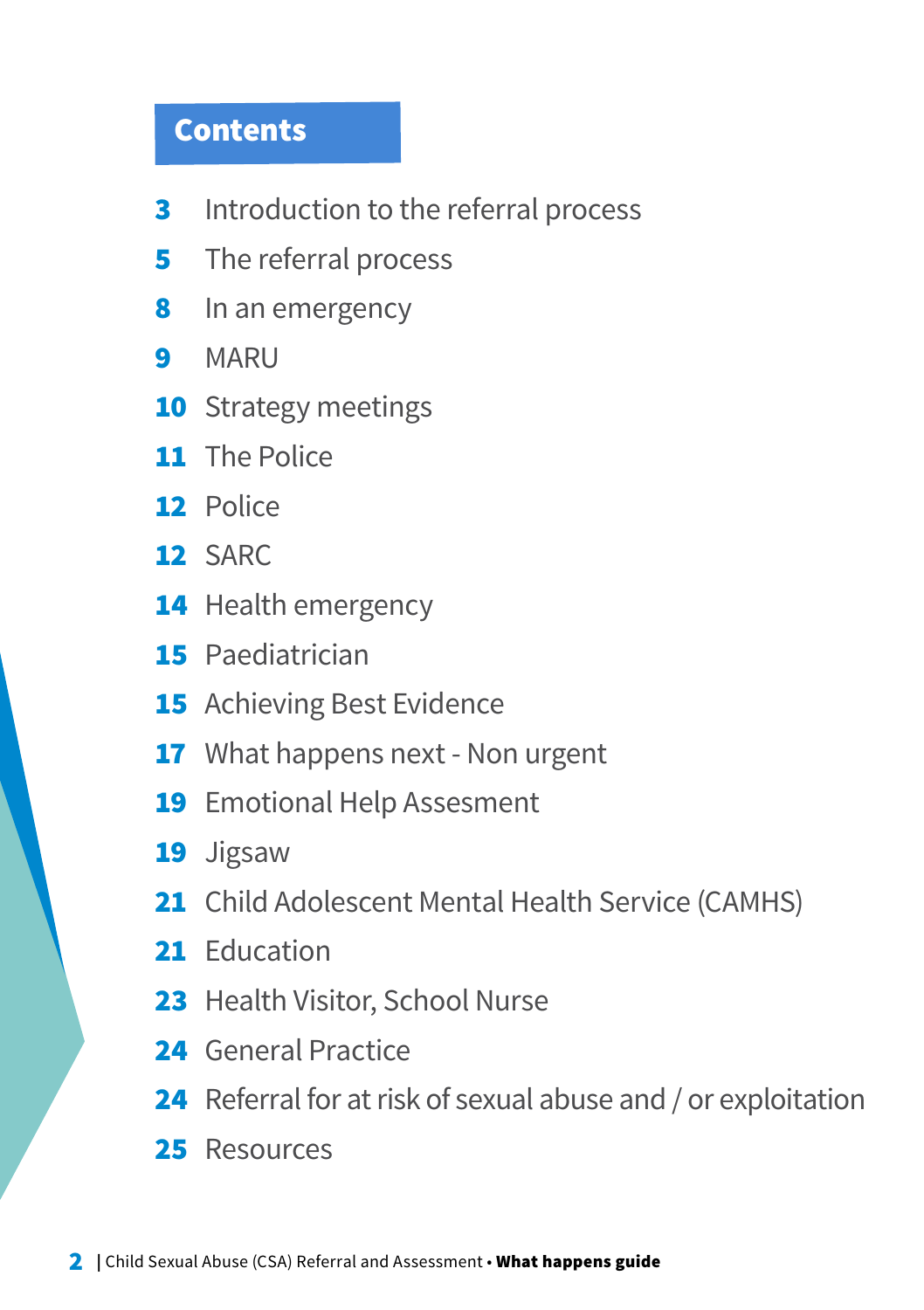There are three key stages involved in the initial management of any form of child abuse, including child sexual abuse, and these are:

1 Recognition 2 Referral 3 Response

The purpose of this 'What Happens' guide is for all practitioners to be able describe what happens once CSA has been Recognised and has been Referred for assessment. The Brook CSA Traffic Light Tool is used for recognition.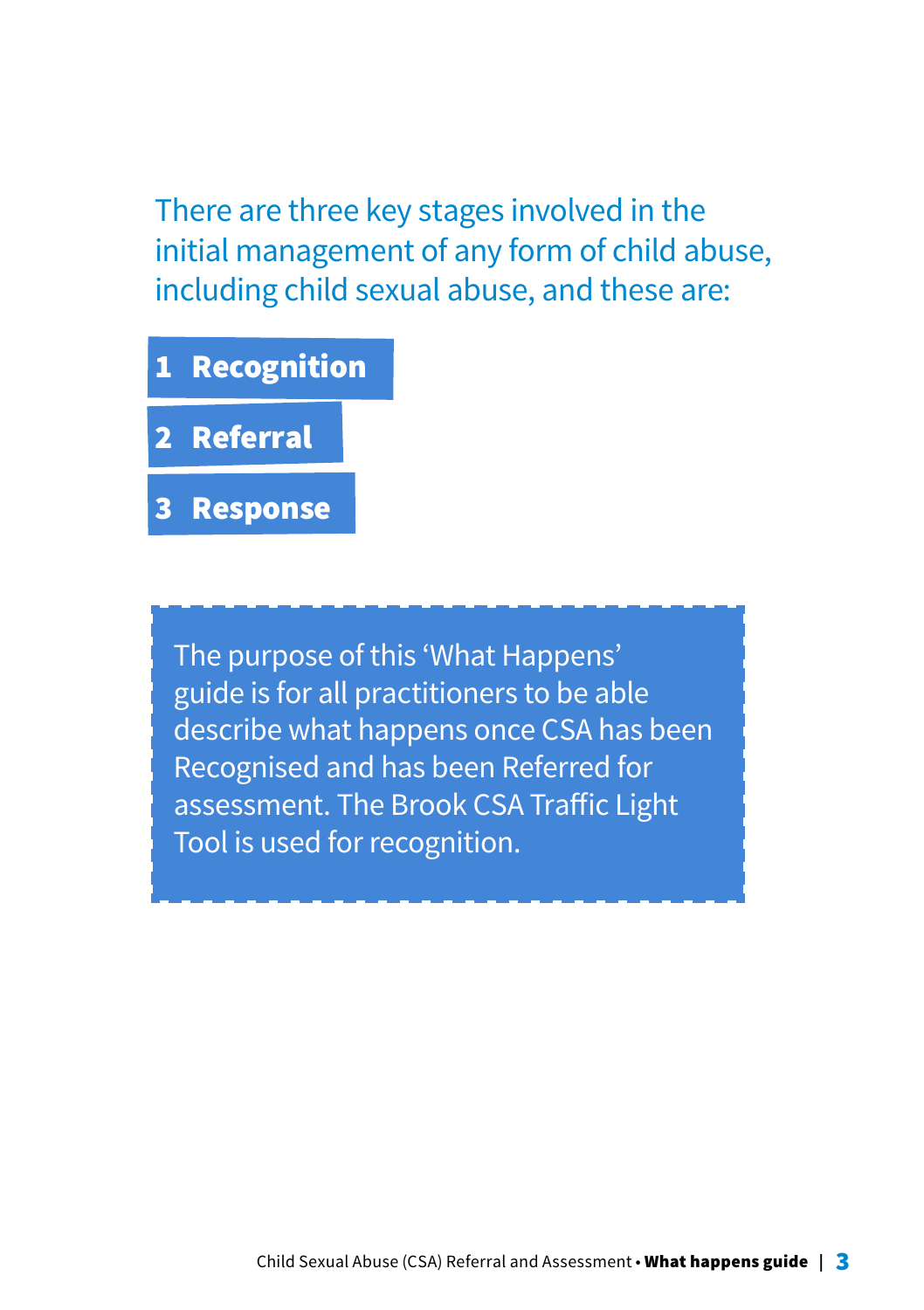# Working Together to Safeguard

### Children (2018) states:

High quality assessments are child-centred. Where there is a conflict of interest, decisions should be made in the child's best interests, be rooted in child development, be ageappropriate and be informed by evidence. They must:

- Be focused on action and outcomes for children
- Be holistic in approach, addressing the child's needs within their family and any risks the child faces
- Ensure equality of opportunity
- Involve children and their families, ensuring their voices are heard and provide appropriate support to enable this where there are specific communication needs
- Identify further risks to the safety and welfare of children
- Build on strengths as well as identifying difficulties
- Be integrated in approach
- Be multi-agency and multi-disciplinary
- Be a continuing process and not an event
- Lead to action, including the provision of services
- Be transparent and open to challenge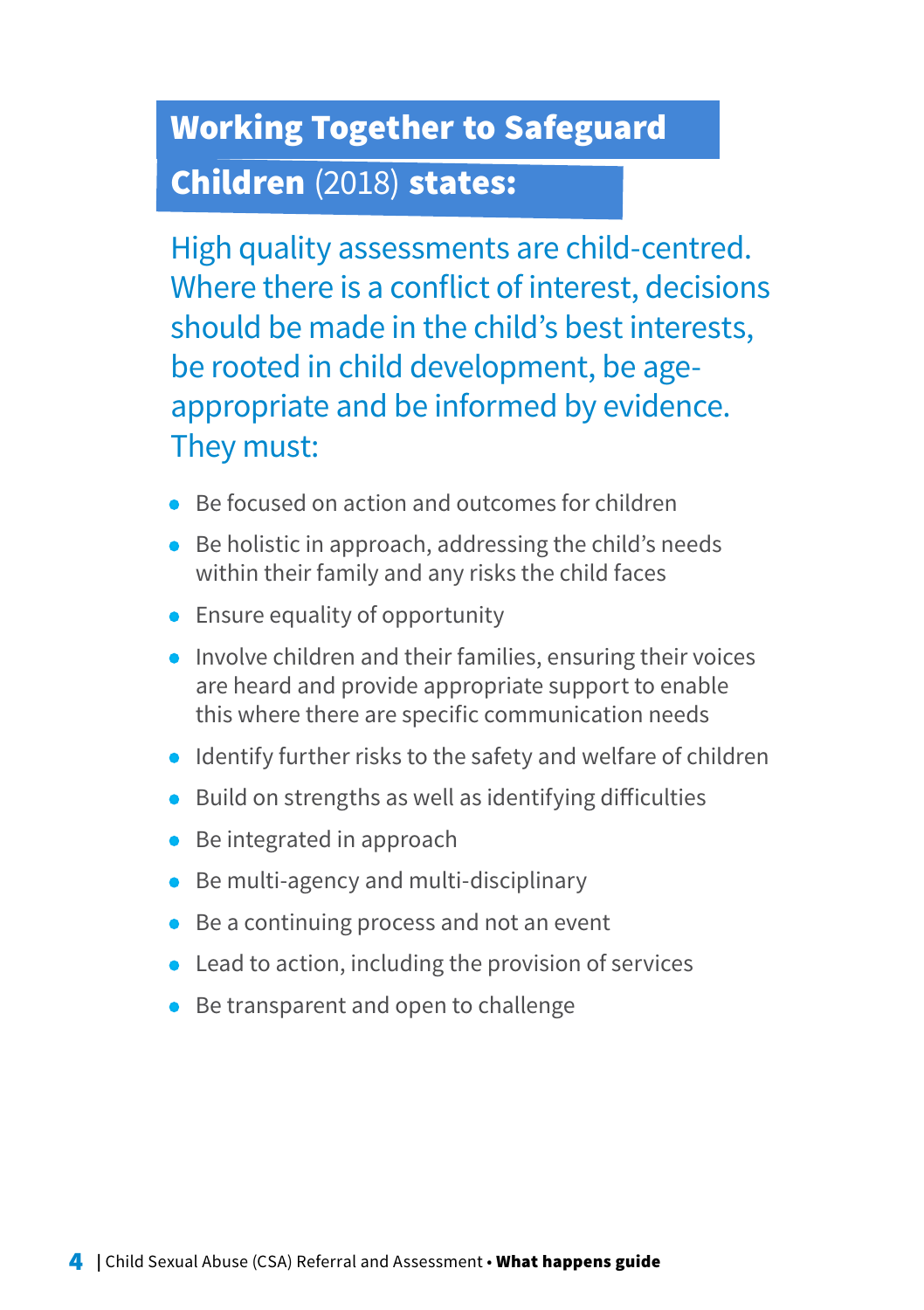Services which are provided must be regularly reviewed.

As each child and circumstance is unique, every assessment is different, with varying outcomes and plans. When urgent, the assessment is a rapid process with the main focus on safety, injury treatment and forensic gathering. When non-urgent, the assessment is still focused on safety and information gathering.

Both urgent and non-urgent assessments follow the same process once any urgent issues are managed.

**The assessment is a continuous process, with the child's wishes and feelings being sought and included where it is safe to do so in all plans.**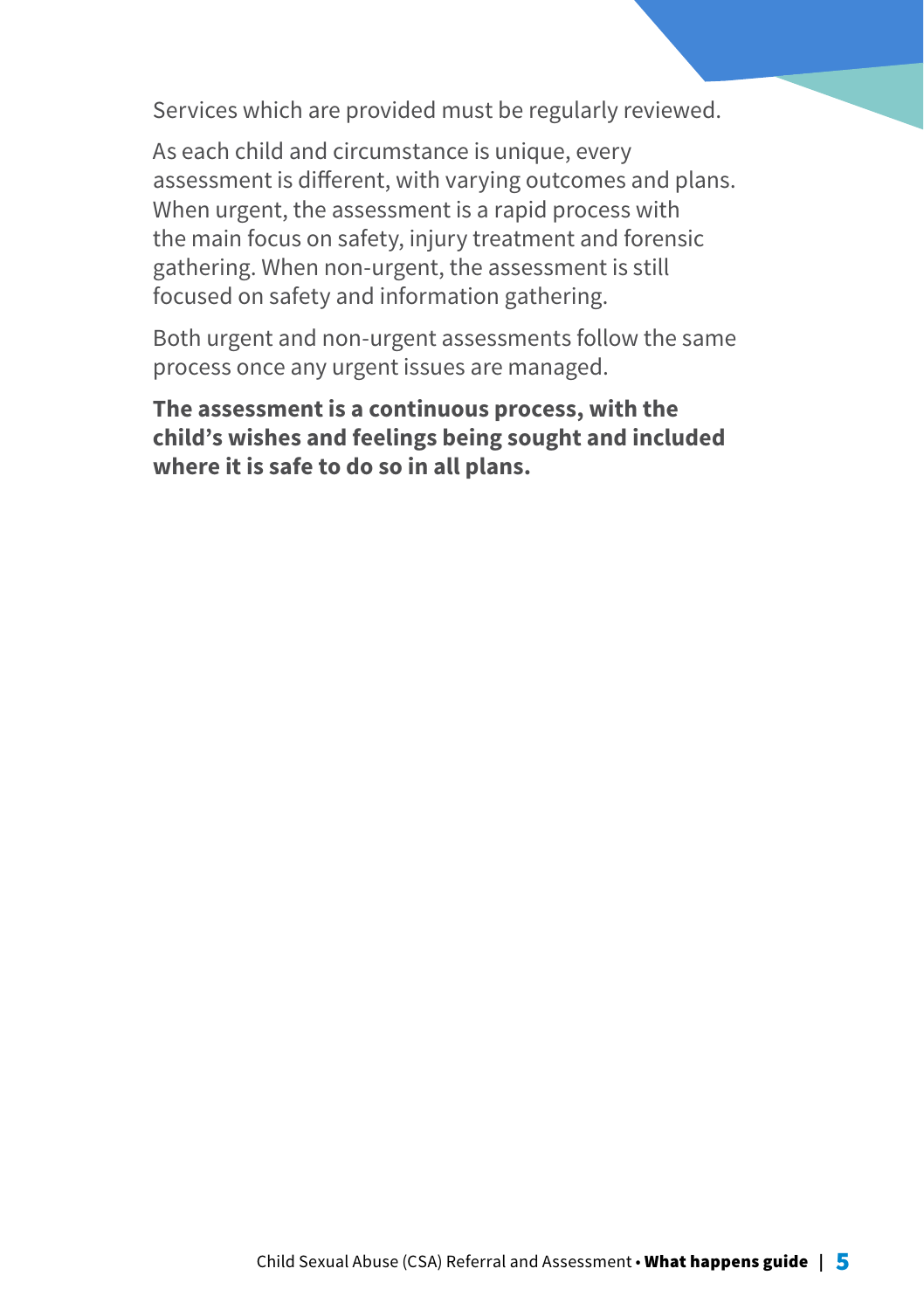### Recognition Disclosure / sexualised behaviour(s) "Thinking of abusing" or medical examination identifies abuse / urgent immediate recognition.

### Referral

If urgent the Police 999 Cornwall: MARU 0300 123 1116 Out of hours: 01208 251300 Isles of Scilly: 01720 424 354 Out of office hours: 01720 422699

### Response - urgent

Police for urgent child/ young person protection.

### Response - immediate

Hospital Emergency **Department** for urgent injuries. For sexual abuse disclosure / allegation or abusing behaviours Response - Social Worker or Police

Telephone call to Sexual Assault Referral Centre (SARC) to decide urgent or non-urgent medical needed, including forensic evidence gathering.

SARC Tel: 0300 303 4626SARC www.sarchelp.co.uk

### Strategy Discussion (same day) as the start of the assessment - triagency

On receipt of the referral information a Strategy Discussion / Strategy Meeting will take place between the Police, Public Protection Unit (PPU), Social Worker, Children's Social Care (CSC) and SARC (SARC includes pediatric health) to analyse the referral information and consequently decide next steps.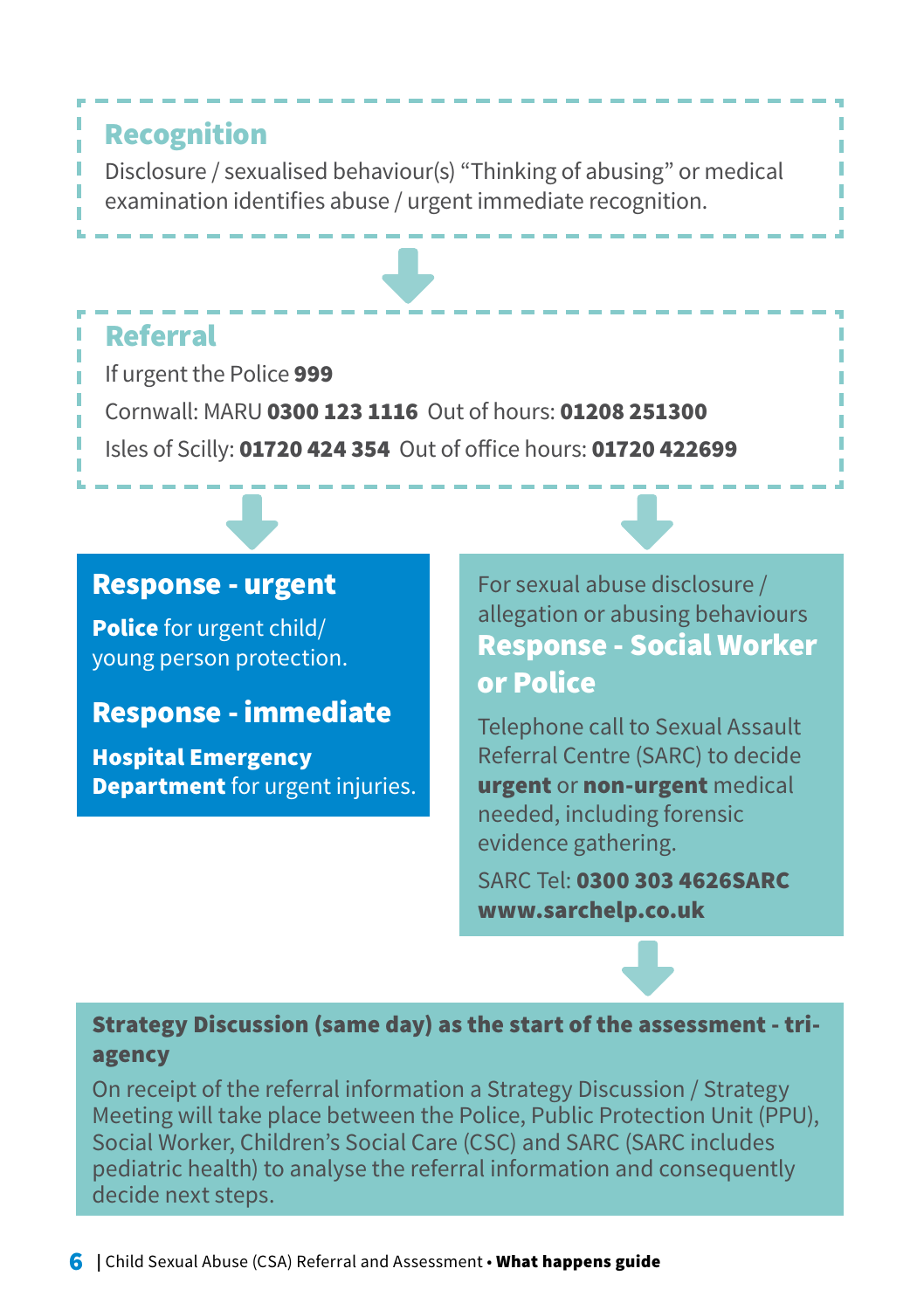**Key**

**O** Urgent • Non-urgent • On-going

# Referral process

Telephone call – followed up in writing.

To make a referral – call either:

### Cornwall

9am - 5pm: 0300 123 1116

Out of hours service: 01208 251300

To access the referral from for Cornwall Multi-Agency Refferal Unit (MARU):

www.cornwall.gov.uk/health-and-social-care/ childrens-services/cornwall-and-isles-of-scillysafeguarding-children-partnership/policiesprocedures-and-referrals

# Isles of Scilly

9am - 5pm: 01720 424354

Out of hours service: 01720 422699

To access the referral from for the Isles of Scilly: http://scilly.gov.uk/node/2763

In an emergency MARU will bring together the key services: police, emergency health and the SARC (Sexual Assault Referral Centre). These all work at the same time together.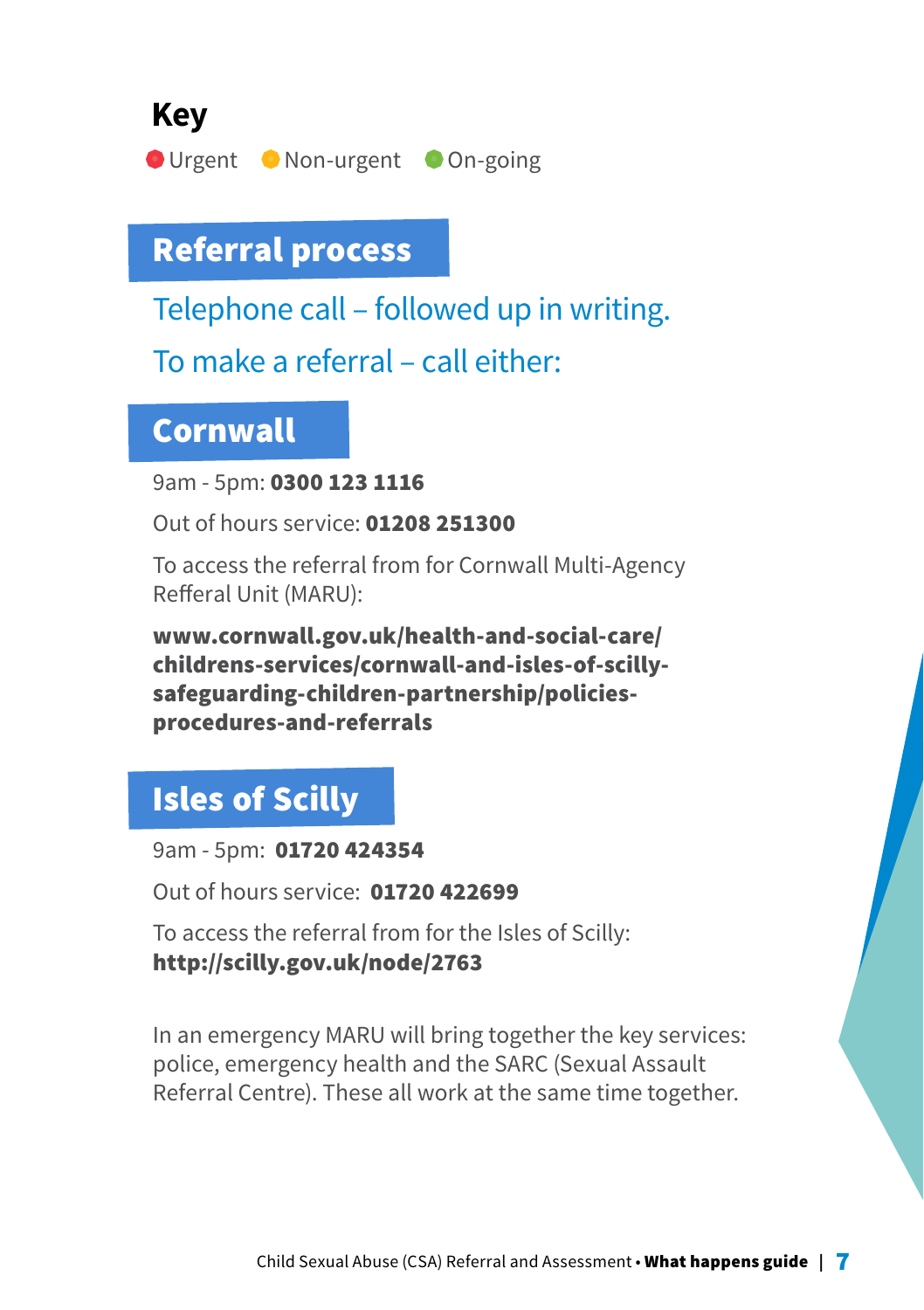### <sup>1</sup> In an emergency

### The police will make sure the child or children are safe.

Consideration should be given to the use of early evidence kits and/ or seizing of clothing, bedding, etc.

The SARC has a 24 hour paediatric advice line which should be utilised for the purpose of emergency specialist paediatric (pediatrics is up to 18th birthday) advice so that consideration of an urgent referral to SARC can be discussed and made if appropriate. This is part of the assessment and will inform decisions.

If a child/children has acute injuries then the paediatric advice line will direct that the child/children is taken to the hospital emergency department so that these needs can be addressed. Consideration will be given for a joint forensic examination within the acute setting but this will be a clinical decision which is made regarding what is in the best interest of the child.

The hospital emergency department will make sure any injuries are treated and emergency care is given. Some medications are needed as soon as possible and do not work if given too late. HIV Pep (post-exposure prophylaxis, is a short course of HIV medicines taken very soon after a possible exposure to HIV), Emergency Contraception and unwanted pregnancy should always be considered.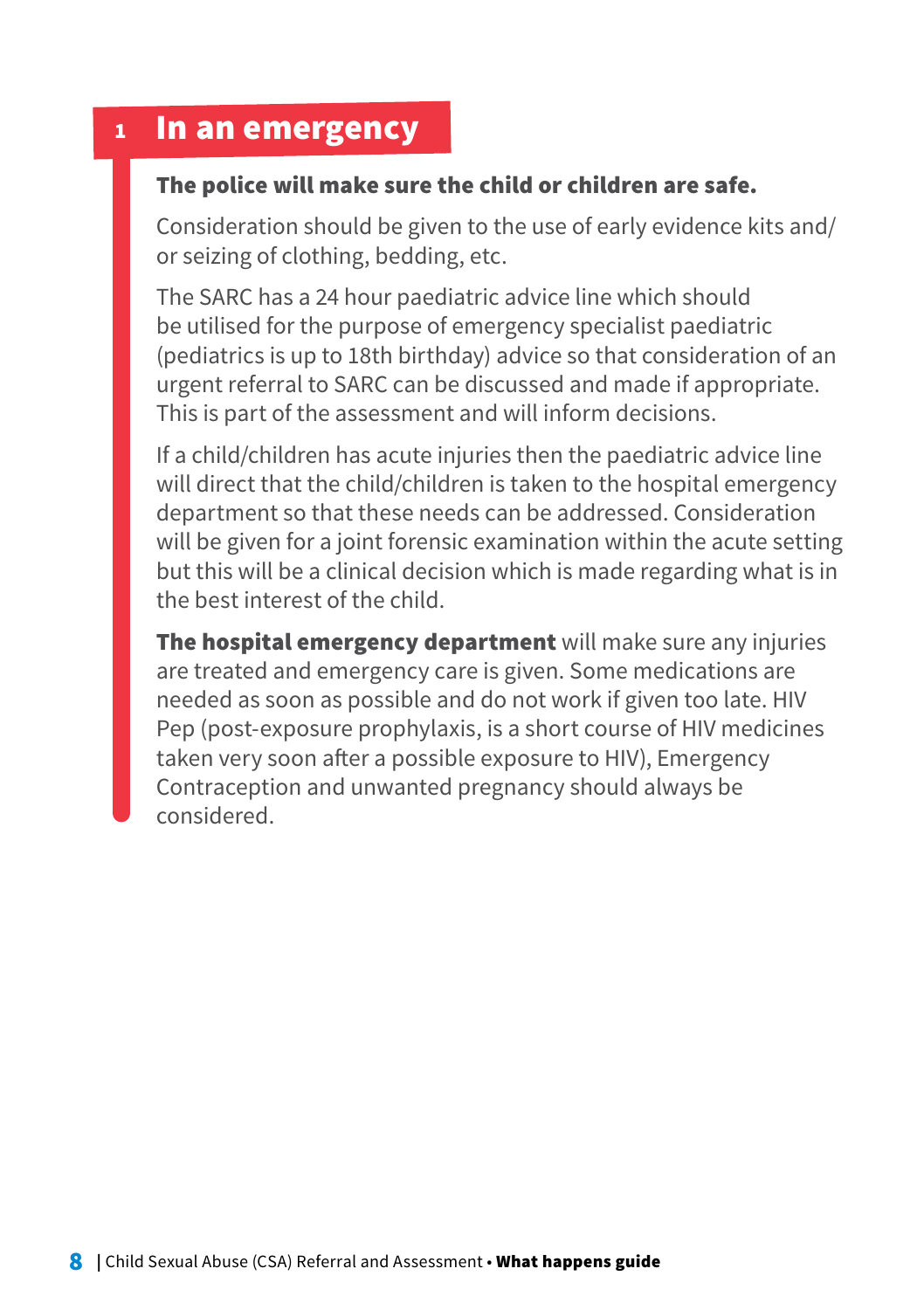#### 2 MARU

**On receipt of a referral the MARU will undertake an initial factfinding assessment** and will analyse this information in order to determine the validity / credibility of the concerns and decide what action, if any, needs to be undertaken and by whom. Actions may include:

• Taking steps to keep the child or children **SAFE** by way of convening a Strategy Discussion / Meeting (as described in the next section).

Every MARU assessment is different and the actions / outcomes depend on:

- What information is shared
- The professional concerns
- What has happened and when
- What must be done for safety
- Whether there are other children involved
- Whether the person accused is an adult, child, professional or a family member
- Whether there is the potential of forensic recovery
- The health needs of the child, including sexual health
- Whether there is any injury (acute) or evidence of healed injury
- If the child is known to Children's Social Care (if so the case would continue to be held in the same team (if appropriate)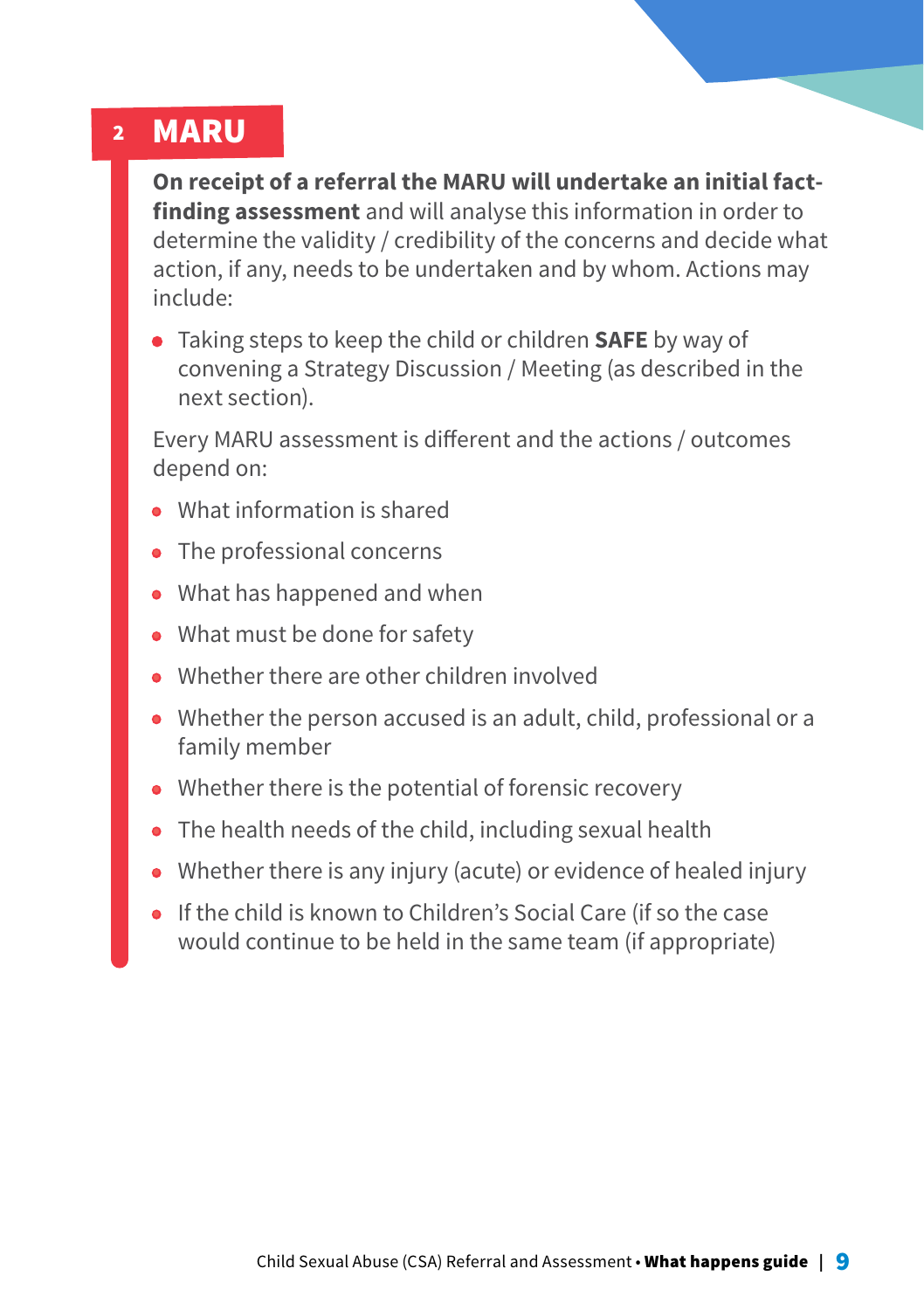#### 3 Strategy meetings

Strategy discussions take place within two hours of the information being received onto the MARU.

The strategy discussion is to decide on the immediate action to keep a child/young person safe from harm.

Information is gathered in the MARU from involved professionals and a chronology of social care involvement is undertaken and shared as part of the discussion.

The outcome of the strategy discussion would be one or more of the following:

- A Joint visit by Children's social care and the police to speak with the child/young person away from the family home.
- A Joint visit to the family home to remove risk and ensure safety whilst additional information is gathered.
- Child/young person placed elsewhere for their safety if needed.
- Coordinating and taking the child to SARC or Health Safeguarding.
- Achieving best evidence interview undertaken.

Following one or more of the above a child protection assessment will be undertaken as part of the S47 enquiry.

The outcome could be one of the following:

- Care proceedings
- Child Protection Case Conference
- Child Protection Plan
- Child In Need Plan
- Step Down to Early Help
- Closure.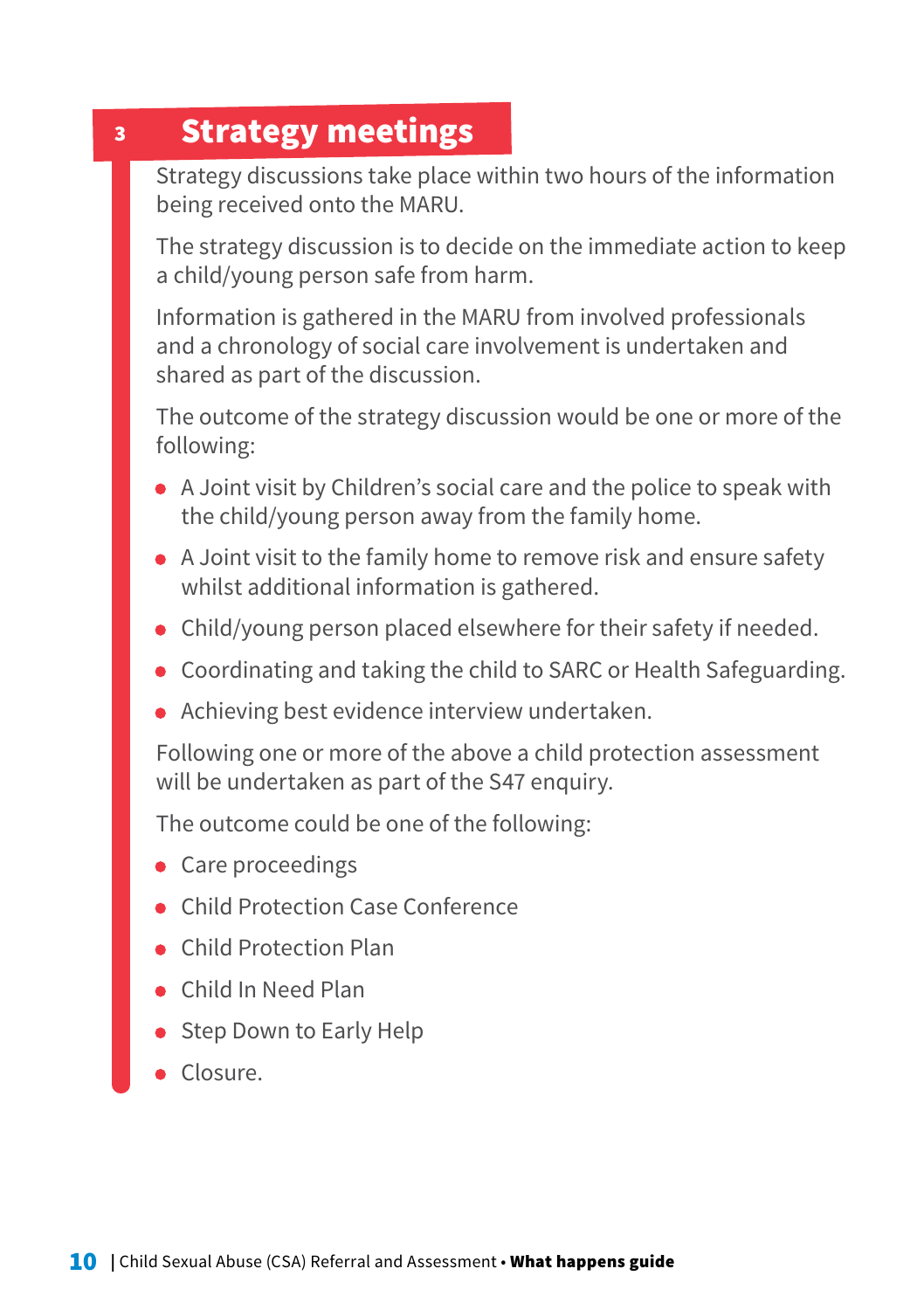#### Note:

- Initial response and safety plan for child/ young person and all recorded decisions must be shared with all relevant agencies
- Health needs MUST take precedence over the forensic evidence. Consideration for siblings (if perpetrator under 18, they may need medical assessment too)
- Use Escalation Process if children are not referred into SARC quickly enough.

### **Children's Social Care**

- Most children are offered a CiN this is an assessment completed by the social worker which has a focus on risk/safety
- Police and social work assessments diverge straight away. Possible outcomes of a CiN assessment include referral on to:
	- SARC (Sexual Assault Referral Centre (see section 7)
	- Jigsaw (where there is immediate concern re emotional wellbeing, then referral should be made before CiN assessment is completed. If non-urgent, then Jigsaw referral is made towards end of the ChiN assessment) - (see section 14)
	- CAMHS if high risk mental health concerns (see section 15)

#### 4 The Police

#### **Referral to Police for urgent child protection and medical care**

If police need to take steps to remove the child/children they would make contact with the MARU during 8.45 - 17.15 hrs or the out of office hours service after 17.15 hrs. A joint decision would be made as to where the child/children need to be placed (e.g. with extended family/friends, foster placement), dependent on the circumstance.

A referral would be created over the telephone with a written referral sent in retrospect (to avoid delay), and information collated from MARU systems (Health, Education, Social Care).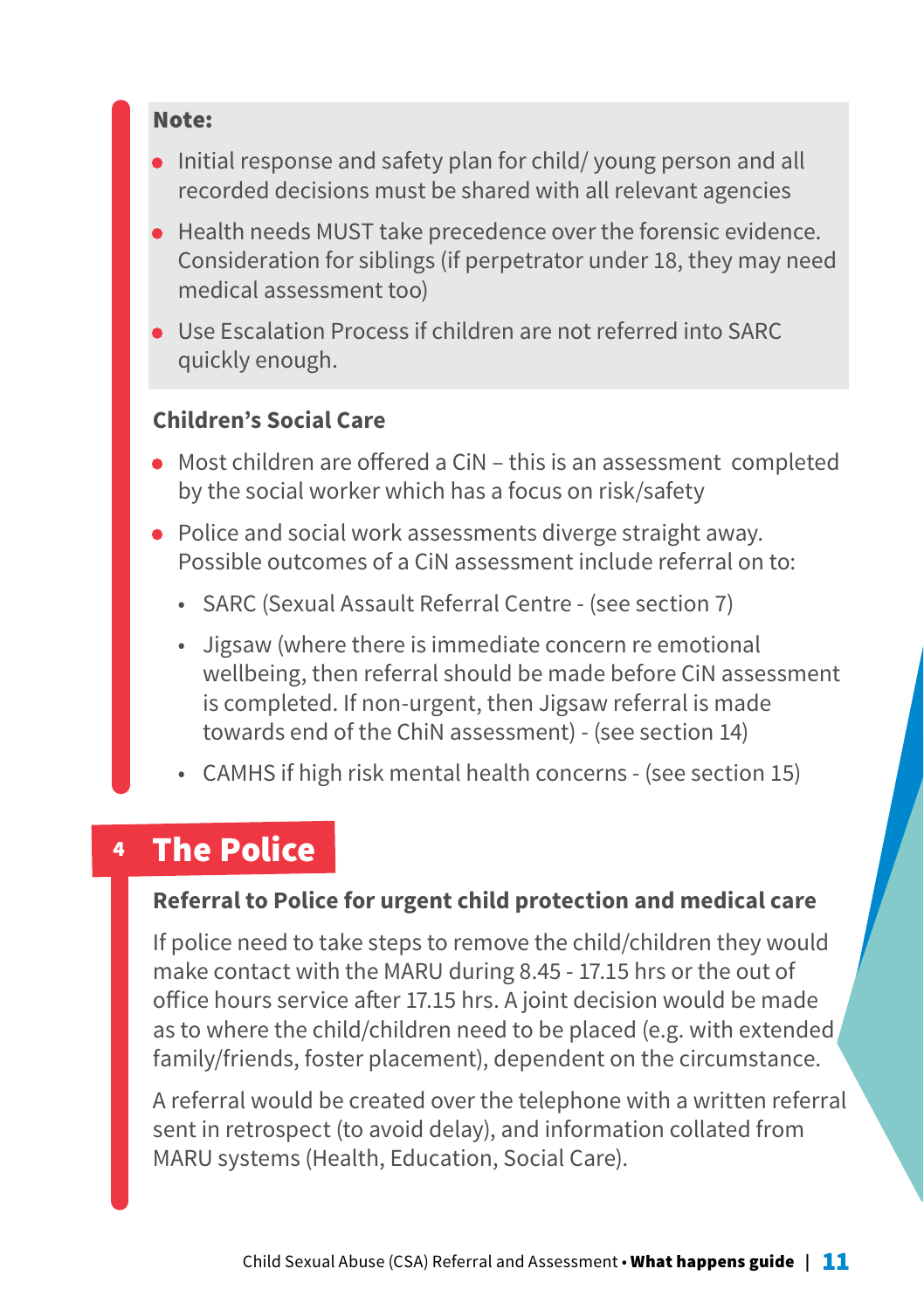A chronology of social care history for the child/children will be formulated, and a request for a strategy discussion would be sent out to the area team. A telephone strategy discussion would be held between the police, children's socialcare and the safeguarding paediatrician (**SARC**) where the medical would be arranged and the pre achieving best evidence interview booked.

As part of the S47 child protection enquiry other involved professionals would be contacted by the allocated social worker as part of the assessment process.

#### 5 Police

Initial response – the safety and welfare of the child is paramount.

Following the strategy discussion a joint visit between police and social care will take place in order to assess the safety and welfare of the child and obtain a brief account from the child or parent/trusted adult to whom the initial account was given. A First Response Booklet will be completed to obtain this initial account and any other relevant information to assist the investigation. When a joint visit is undertaken a 'pre-interview assessment' will also be carried out to assess whether the witness would be able to undergo an interview.

Early Evidence Kit (EEK) – where appropriate EEKs can be used, for example to obtain a urine sample.

Consultation will take place with a paediatrician – in acute cases a referral will be made to Exeter SARC and a specially trained officer called a SOLO (Sexual Offences Liaison Officer) will be allocated and will assist with the arrangements for the medical examination. The child will attend with parent/carer/responsible trusted adult and where appropriate/necessary a social worker may also attend.

#### 6 SARC

SARC should be contacted to participate in strategy discussions regarding children who have been abused or where there are concerns around sexual assault/abuse.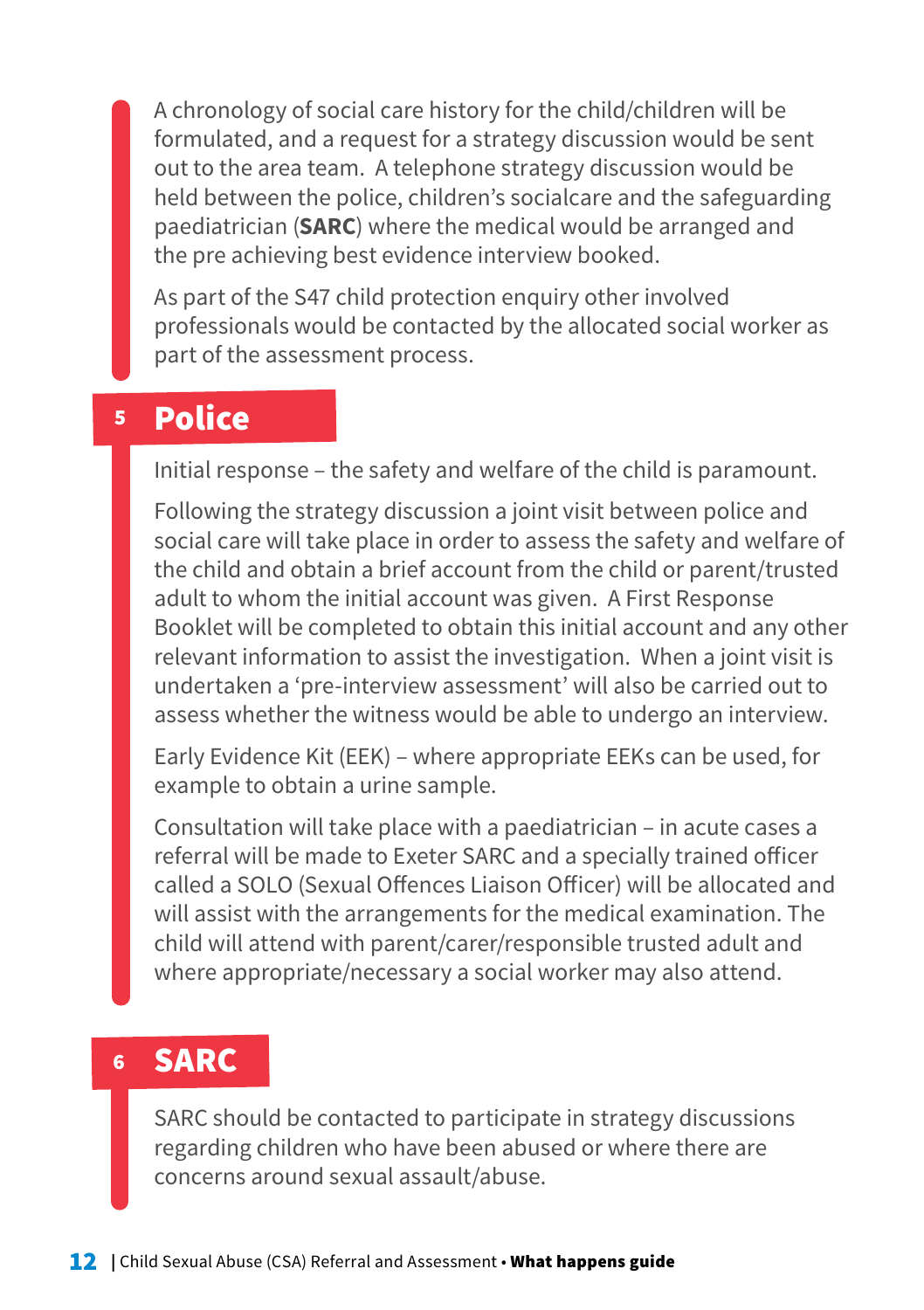It is important to note that:

- SARC should be involved at the earliest opportunity for a strategy discussion with police and children's social care and can be accessed via a 24/7 number
- SARC is not just a forensic facility and there are many additional benefits to a referral into SARC for children and their families
- Health care takes precedence over forensics

**The specialist paediatric advice line is 0300 303 4626. The clinician on call will contribute to the strategy discussion and make a decision regarding the appropriateness of an urgent or non-urgent referral to SARC.** 

Urgent referrals are time critical therefore SARC should be involved at the earliest opportunity.

**Children who do not have any acute medical needs but need an acute forensic examination will be seen at the Paediatric Centre of Excellence in Exeter. This service is for all children 0-17 years, staffed by paediatric consultants, specialist forensic examiners and specialist nurses.** 

The assessment may include:

- An assessment of the child's health and social background
- Checking the child's ears, nose and throat, listening to their heart and lungs and examining their abdomen
- Checking for any injuries on body surfaces as well as the genital and anal area (external examination only)
- Collecting forensic samples
- Discussing the risk of sexually transmitted infections and arranging testing when required
- Considering and administering emergency medications such as emergency contraception
- Providing reassurance to children and families
- Providing onward referrals to support agencies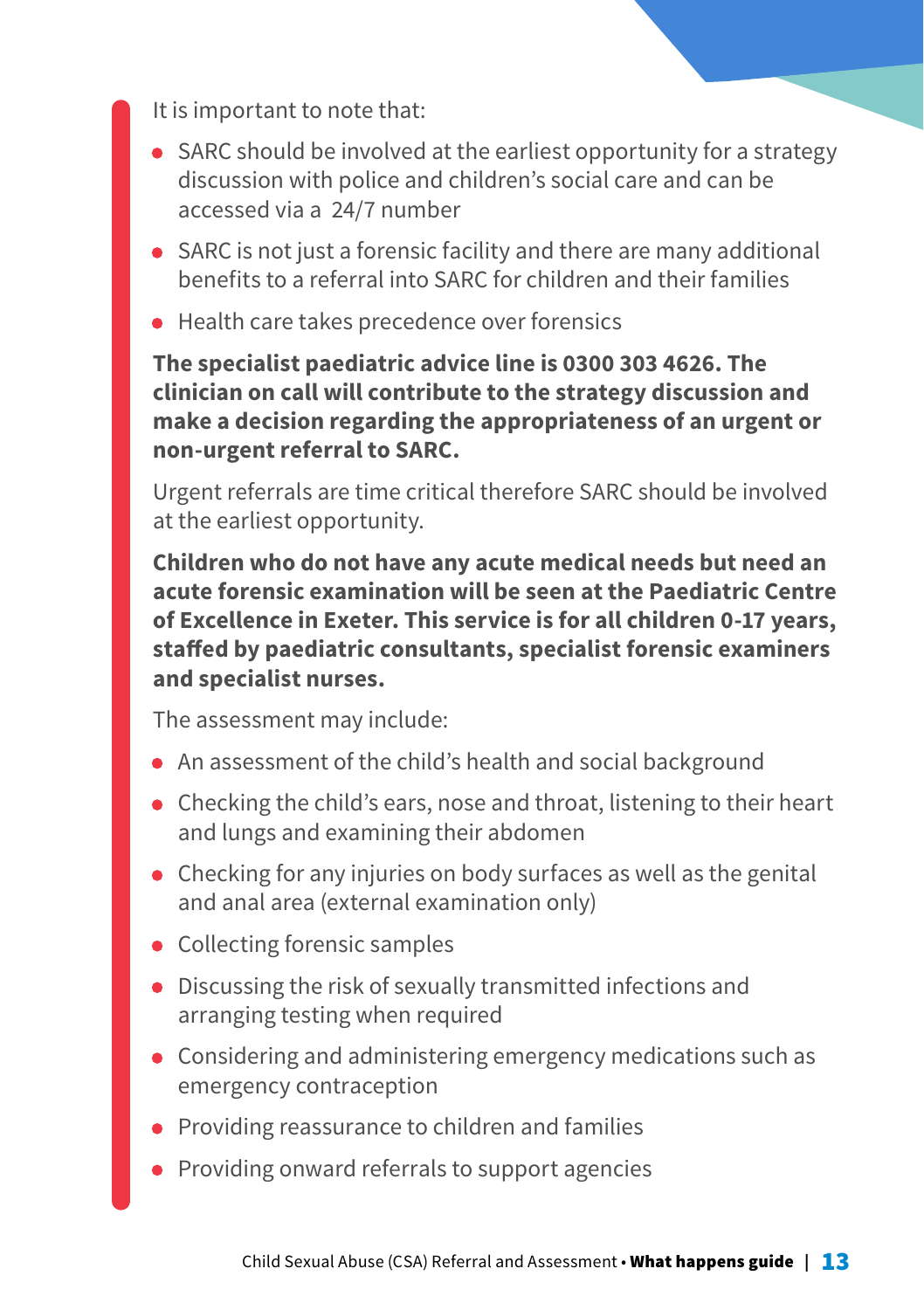It may be clinically decided that a non-urgent referral into SARC is appropriate for a child. In these circumstances a child can be seen by the community paediatric team in Treliske Hospital who will conduct an assessment to include documentation of any healed injuries, reassurance to the child and family and onward referral for support.

### **Everything is done with the consent of the child and they can choose what services they wish to access/decline.**

Further information about SARC can be accessed via **www.sarchelp.co.uk**. Non urgent referrals should be made via the secure online referral form.

### **This is time critical for evidence.**

#### 7 Health Emergency

### Accident and Emergency

A team of doctors and nurses assess, diagnose, treat and manage injuries. Things that would be considered and may need to be treated include:

Child/Young Person presents with physical symptoms of sexual abuse:

- Ano-genital injury or foreign body in a girl or boy with no explanation / unsuitable explanation
- Anal or vaginal soreness
- Confirmed STI
- Unusual vaginal discharge (not fitting with vulvo-vaginitis)
- Recurrent unexplained UTI
- Bruising in a particular pattern

Emergency Contraception (time critical)

Antiviral medication (time critical)

Pregnancy – 'CSA and sexual exploitation should be considered when a young person, aged 13 to 17 years, is sexually active and / or pregnant' (Child Protection Companion RCPCH)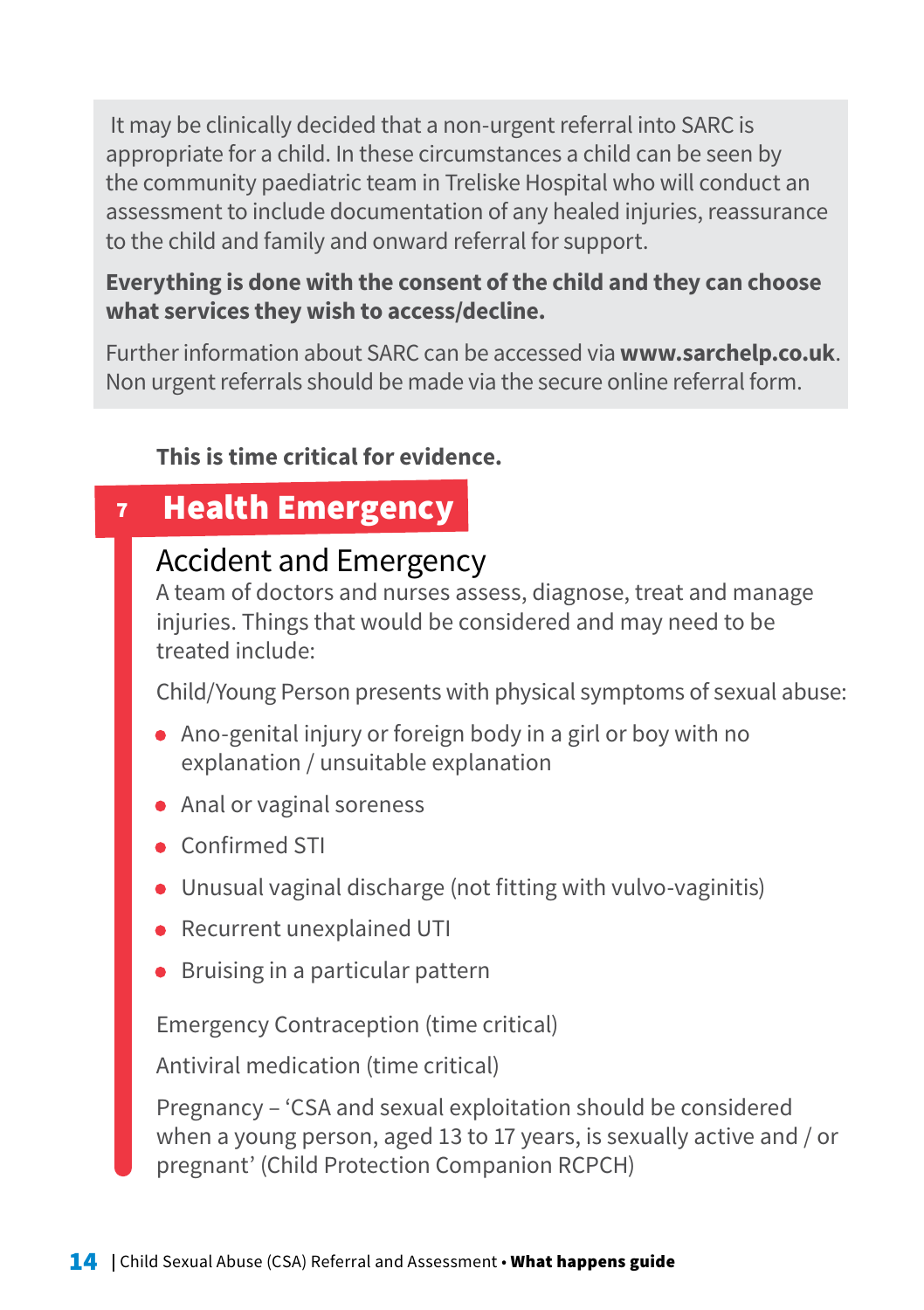#### 8 Paediatrician

**This is a Doctor that is specially trained to care for children 0 to 18 years. They make decisions about the:**

- Urgency of examination
- Emergency contraception/ PEPSE (Post Exposure Prophylaxis following sexual exposure) and emergency treatment or any other treatment needed
- The risk and treatment for possible STI (Sexually Transmitted Infection)
- Other health issues and who is best to look after you and your health

### **The Sexual Health Service see a number of children / young people affected by the above.**

#### 9 Achieving Best Evidence (ABE)

Where it has been agreed by the police and children's social care, in a strategy discussion/meeting, that it is in the best interests of the child that a full criminal investigation be carried out, the police are responsible for that investigation, including any investigative interview commonly referred to as an ABE (Achieving Best Evidence which is a process carried out to gather information which may / can be used in court)

The main purpose of an ABE interview is evidence gathering for use in the investigation and in criminal proceedings; it is not a 'therapeutic' interview.

**The ABE interview should normally take place before the medical**; however, there will be circumstances where this is not the case, for example where medical intervention is urgently required. In any event this must be discussed with the SARC Doctor at the initial strategy stage.

Having responsibility for the criminal investigation does not mean that the police should always take the lead in the investigative interview. Provided both the police and social worker have been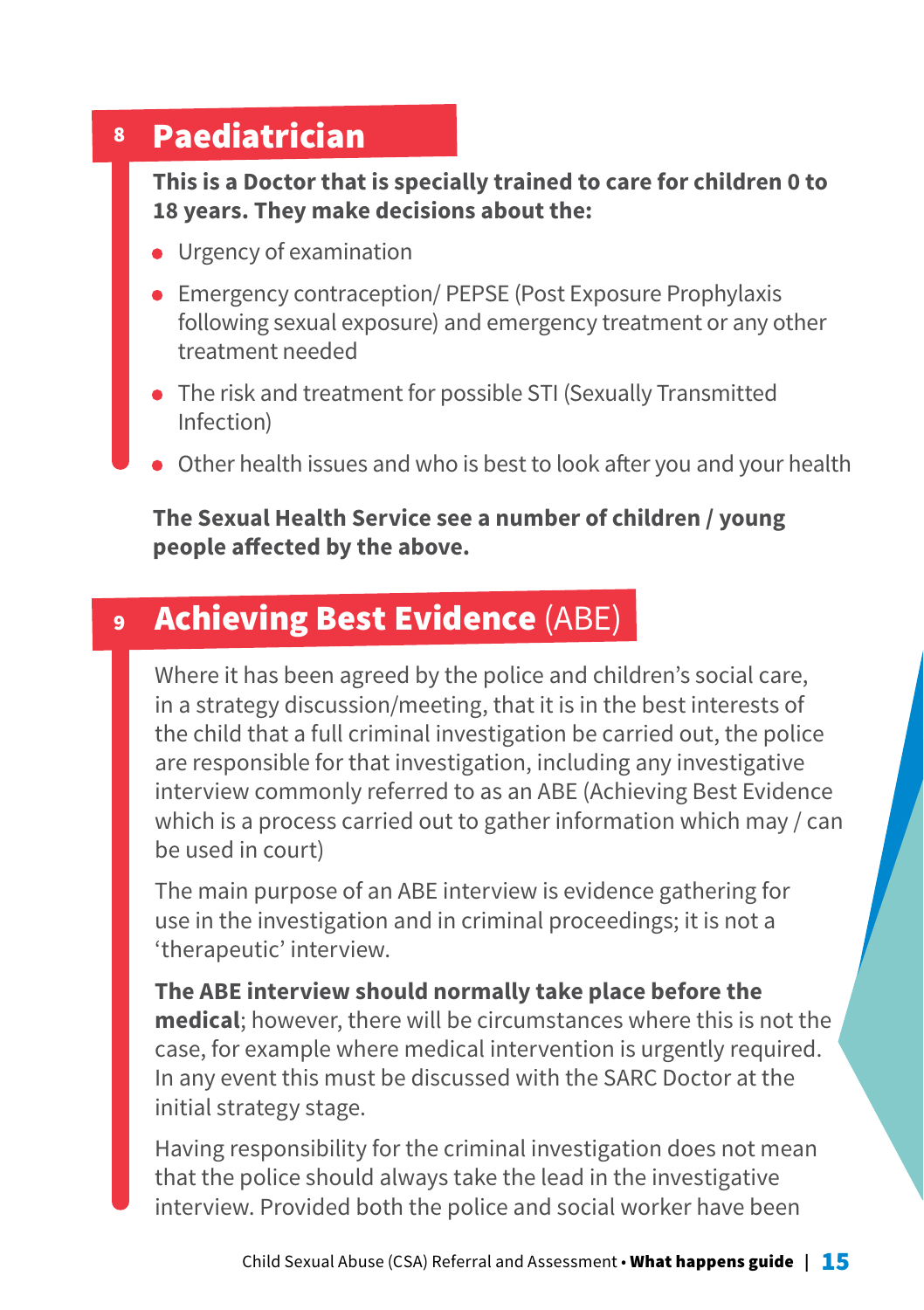adequately trained to interview child witnesses there is no reason why either should not lead the interview. The decision as to who leads the interview will depend on who is able to establish the best rapport with the child. In circumstances where a social worker leads the interview, the police will retain their responsibility for the criminal investigation by ensuring that the interview is properly planned and that the police officer has an effective role in monitoring the interview. Similarly, where a police officer leads the interview, the local authority should retain their duty to make enquiries under Section 47 by ensuring that the interview is properly planned and that the social worker has an effective role in monitoring the interview.

**Intermediaries** – in some cases involving younger children (and in all cases of children aged under 10 years) a Registered Intermediary (RI) can be employed. A RI may be able to help improve the quality of evidence of a child witness who is unable to detect and cope with misunderstanding, or to clearly express their answers to questions, especially in the context of an interview or while giving evidence in court. The RI is there only to assist communication and understanding; they are not allowed to take on the function of investigator.

It will be necessary for the RI to conduct one or more assessment meetings with the witness. The criminal case is not discussed during assessment meetings. These meetings enable the intermediary to consider the witness's communication needs and devise strategies and recommendations for how to maximise understanding.

There are two Police ABE interview suites in Cornwall, one at Barncoose Public Protection Unit (PPU), Redruth and one at Carew House PPU, Bodmin.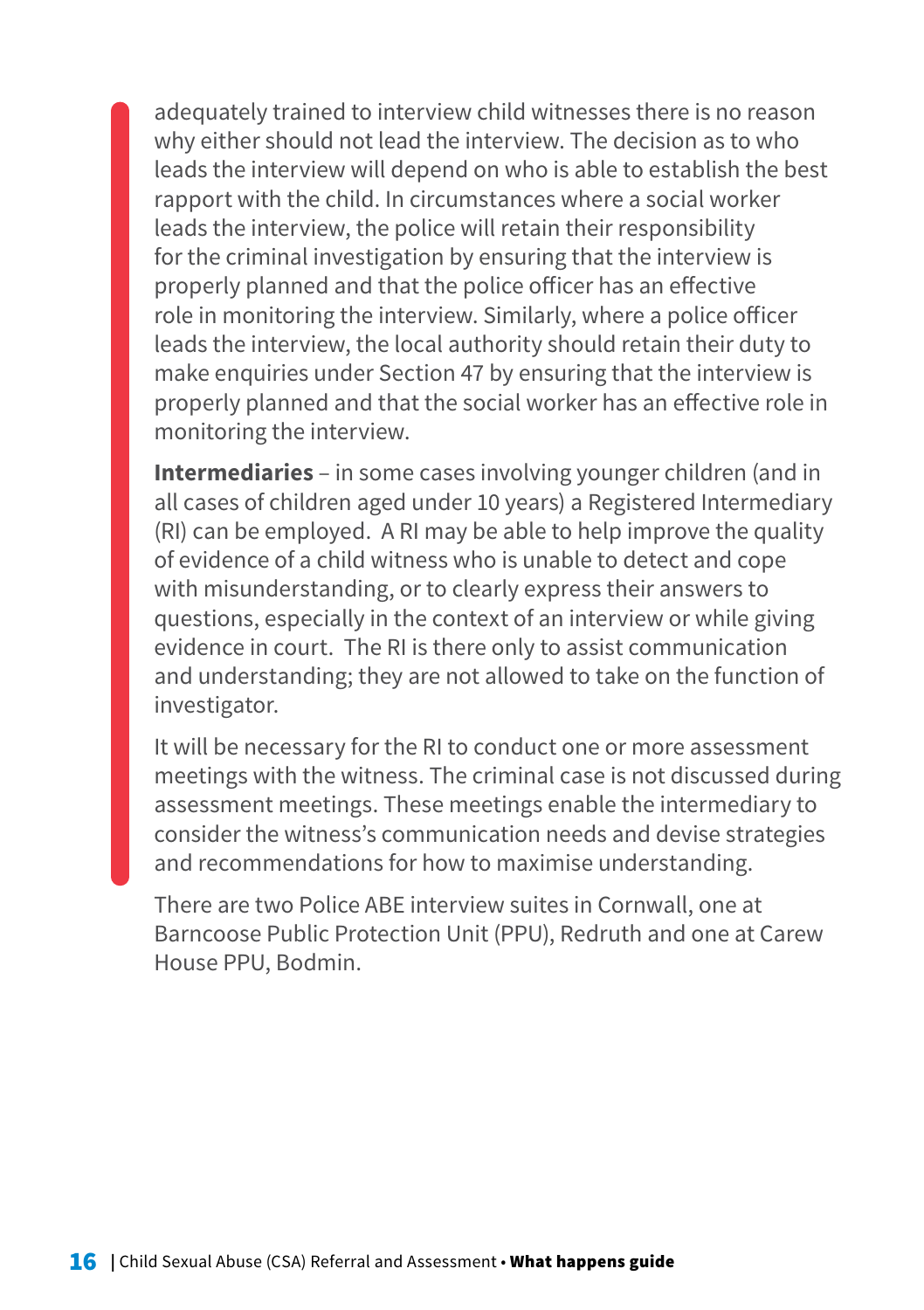# 10 What happens next

# Non-urgent ASSESSMENT once immediate safety is in place

Outcomes are determined by the Cornwall 'Threshold' principles.

**No Further Action required because**: Enquiries conclude that there are no concerns for the child / children requiring action to be taken.

**Early Help Referral required because**: There are low level concerns but the child / children's needs don't meet the threshold criteria as ChI N / Child Protection but there are indicators that early help services would help to prevent escalation of the concerns.

Early Help Assessments have to be completed within 30 working days.

**Section 17 ChI N assessment required because**: The threshold criteria for initiating a ChI N assessment have been met.

ChIN assessments and child protection assessments have to be completed within 45 days of allocation to the social worker.

**Child Protection Assessment required because**: The threshold criteria for initiating section 47 enquiries have been met. The child protection assessment may lead to **Child Protection Conference** - Evidence that the child / children have or may have suffered significant harm and there is a continuing risk of significant harm occurring and professionals need to consider whether a protection plan is required for the child / children.

A child protection conference is held within 15 working days of the decision being made.

During the assessment process if a need is identified, support will be offered; this support is not dependent on the completion of the assessment. For example, if a young person would benefit from therapeutic support from Clear, the referral would be made at the earliest opportunity. The assessment will also identify what support / intervention the child's family / carer may need and how the concerns relating to the perpetrator are to be addressed.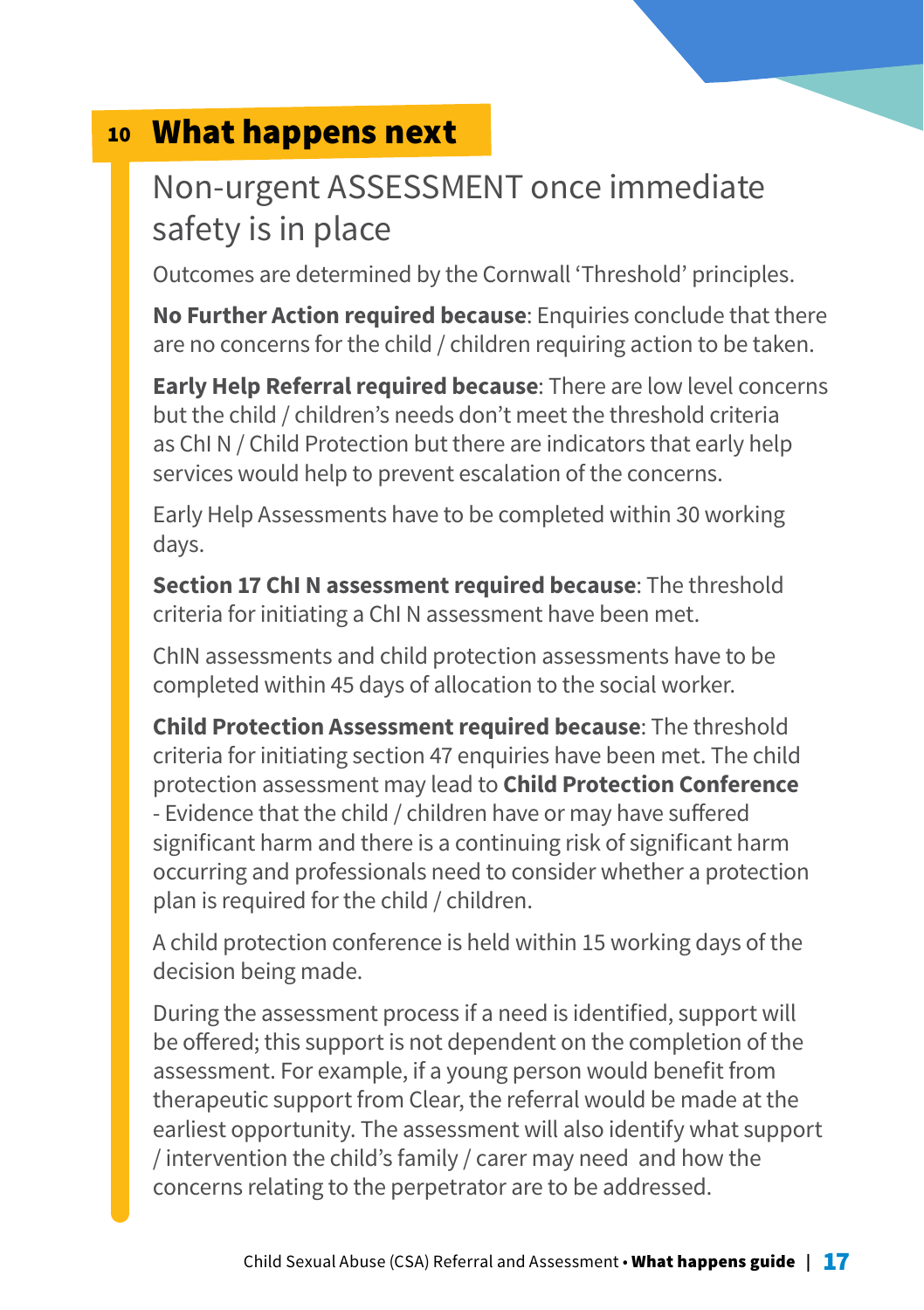# 11 What happens next

Once urgent and non-urgent issues have been addressed e.g. once child's immediate safety is in place

### **Advocate ISVA support through the CSA assessment and process**

Independent Sexual Violence Advisers (ISVAs) provide specialist support to victims and survivors of sexual violence (male/female and children/young people) who have made a report to the police about their abuse. They can also discuss options with a victim/survivor about the choices they have, such as accessing a Sexual Assault Referral Centre, sexual health or reporting to the police.

The type of support an ISVA provides will vary from case to case. It depends on the needs of the individual and their situation. From receipt of the referral a client will be contacted within 24 working hours. A full Safety and Support Risk and Needs Assessment will be completed with the client. The ISVA will engage with the client and support them throughout the length of the criminal justice process, liaising with the police to assist the client with understanding the progress of the investigation and court.

ISVAs also provide information on other services that the client may require, for example health and social care, housing, or benefits. They will liaise with other professionals to assist the recovery of the client enabling a targeted approach to recovery. For more information on the ISVA role: **https://sarchelp.co.uk/informationsexual-assault/what-is-an-isva/**

#### 12 Emotional Help Assessment

#### **What happens?**

**Future in mind (March 2015)** specifies that there needs to be a multiagency assessment and treatment pathway for sexual abuse, ensuring those who have been sexually abused and/or exploited receive comprehensive assessment and referral to appropriate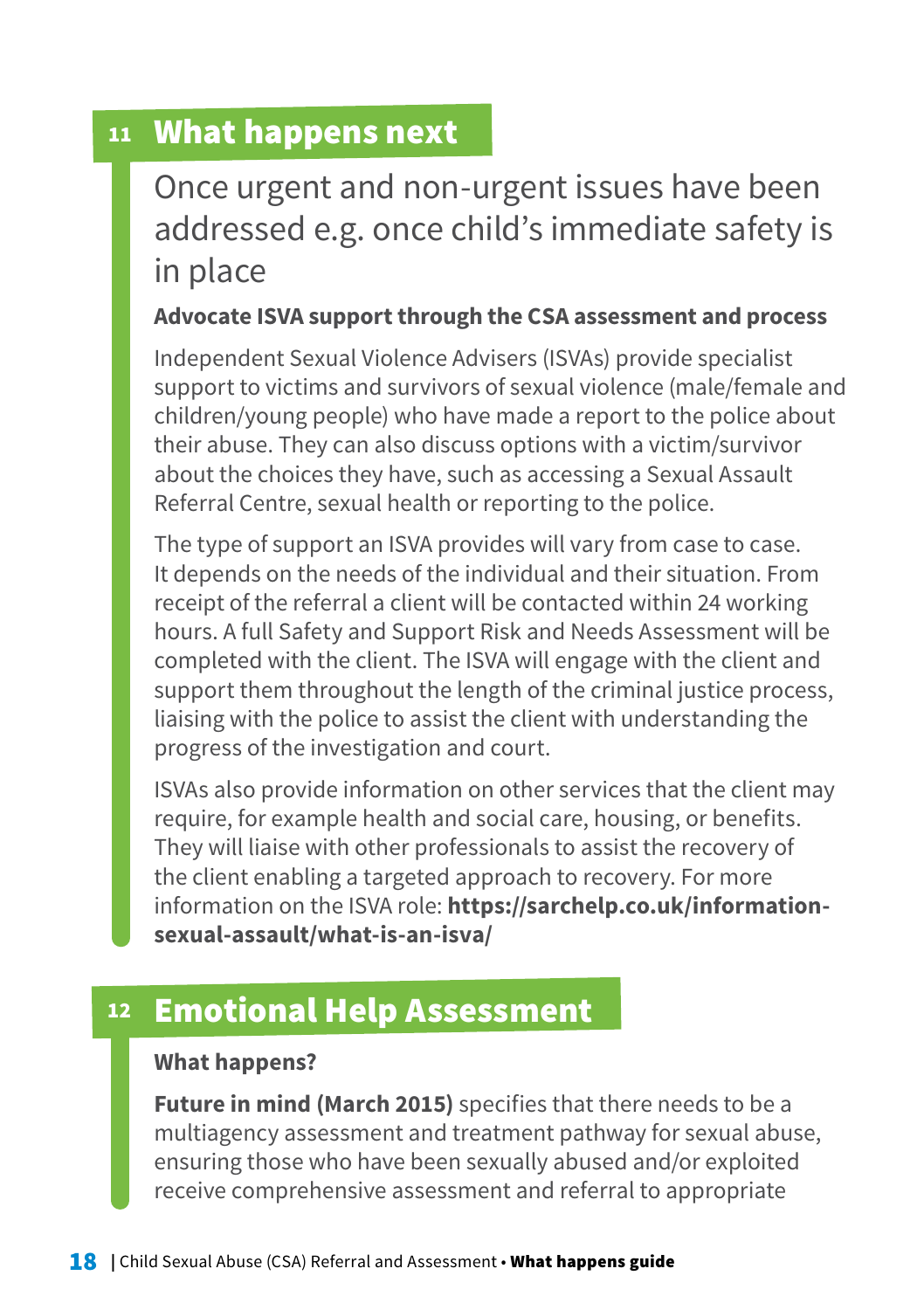evidence-based services. Those who are found to be more symptomatic, who are suffering from a mental health disorder, should be referred to specialist mental health services.

Children who are the victims of CSA will be affected in a variety of ways and will often experience some level of harm to their emotional heath. **Best practice** is that the child's **emotional health is considered as soon as possible** and appropriate support / intervention provided by a relevant professional /service.

In most circumstances, a referral to the Jigsaw service is the correct route if there are concerns about a child's wellbeing. However, if there are serious concerns about the mental health or risk of harm to self or others, a referral should be made to the specialist CAMHS team.

## 13 Jigsaw

Jigsaw is a program that aims to help children, young people, parents and carers who have alleged sexual abuse. This is achieved through:

• Listening, supporting through difficulties, offering appropriate confidentiality and exploring ways to keep safe in the future.

**Who is Jigsaw for?** Children and young people from 3 to 18 years old, parents and carers of these children/young people. Jigsaw sessions are arranged through a social worker working for children's social care.

**www.cornwall.gov.uk/education-and-learning/schools-andcolleges/special-educational-needs-file/information-advice-andsupport/council-services/childrens-psychology-service/jigsaw/**

### **Current referral options to Jigsaw include:**

- 1. Referring the child
- 2. Referring the child and parent
- 3. Referring the parent (e.g. if the child too young or the child is refusing Jigsaw but the parent wants help)

Currently only available to children open to children's social care.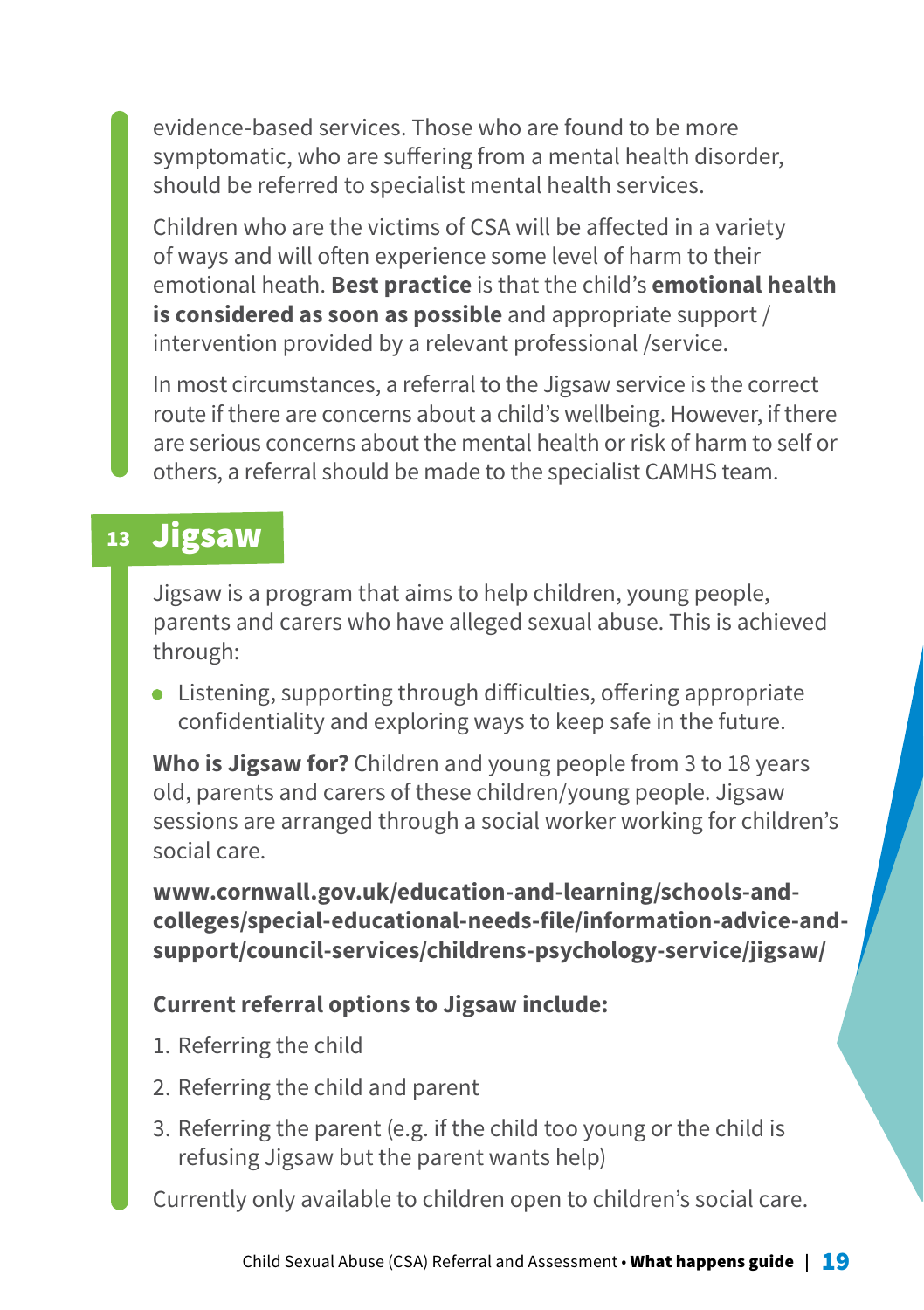### **Assessment steps taken by Jigsaw include:**

- checking that there has been a CSA disclosure and that this is suitable for short term work (10 sessions)
- undertaking an introductory consultation with the family
- asking the parent (or child depending on age) to set goals for the work and rate this on a ten point scale pre and post, asking the parent/ child to complete a Briere Trauma Checklist (usually in the 1st or 2nd session). This is a standardised and validated measure of post-abuse trauma and covers a range of symptoms including depression, anxiety, anger, PTSD, dissociation and sexual distress /preoccupation.

There are three versions (one that children aged 7+ can selfcomplete, one for parents of children aged -12 who are not able to self-complete and an adult trauma checklist for 17+ years). The Briere checklist is repeated at the end of the session to review progress and inform next steps.

### 14 Child Adolescent Mental Health Service (CAMHS)

Referral links between Social Care and CAMHS;

- If a child is referred to Jigsaw and there are concerns about the level of risk on assessment, a referral to CAMHS is made and joint work undertaken with them.
- If at the end of the Jigsaw work the child is still presenting with trauma, there are two options;

One, if there is no risk, but it is believed a child can make progress with a few more sessions then Jigsaw will offer up to 10 more sessions if there is capacity.

Two, if there are significant mental health concerns(as evidenced by the Briere assessment) that are impacting on a child's functioning (as evidenced by the CGAS) then a referral is made to CAMHS. CAMHS will offer an in depth mental health assessment, and make a decision as a multi-disciplinary team about a young person's care. CAMHS try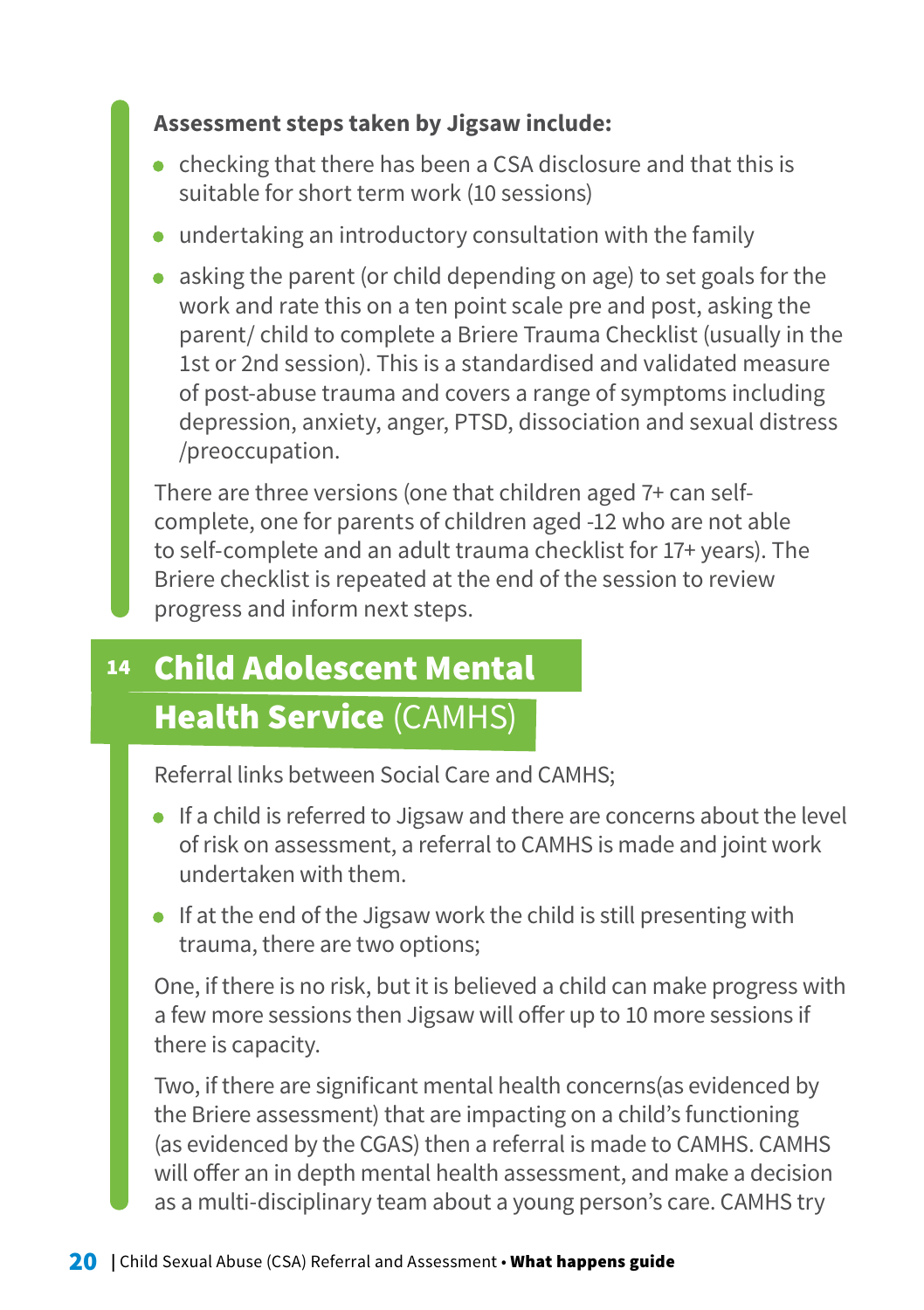to see people within 28 days of referral. CAMHS can make an offer of specialist treatment which can include psychological therapy, care management and sometimes medicine.

- Current treatment plan
- If closed -relevant past history to be shared as part of any section 47 investigation and put on a waiting list.

#### 15 Education

Education staff will be part of the multi-agency network to support children, young people and their families. Appropriate staff will be asked to contribute to social care assessments and attend multiagency meetings, e.g. section 47 meetings, initial child protection conferences.

The educational setting will have a range of resources and support which may include

- In-house counselling/mentoring services
- Group or individual interventions to support anxiety, low mood, building resilience
- Whole school approaches that focus on supportive relationships such as trauma-informed schools approach, mental health in Schools leads, mental health champions, pastoral support teams.
- Access to external professionals and organisations, e.g. Dreadnought, Educational Psychology Services

### **Educational Psychology Service**

The Educational Psychology Service (EPS) provides services to schools in two different ways; through a service level agreement or for a child or young person who is in the care of the local authority or has a child protection plan. Please see the EPS brochure for more details (link below).

### **www.cornwall.gov.uk/media/32585476/educational-psychologyservices-brochure-2018-19.pdf**

All work is done as part of a multi-agency response.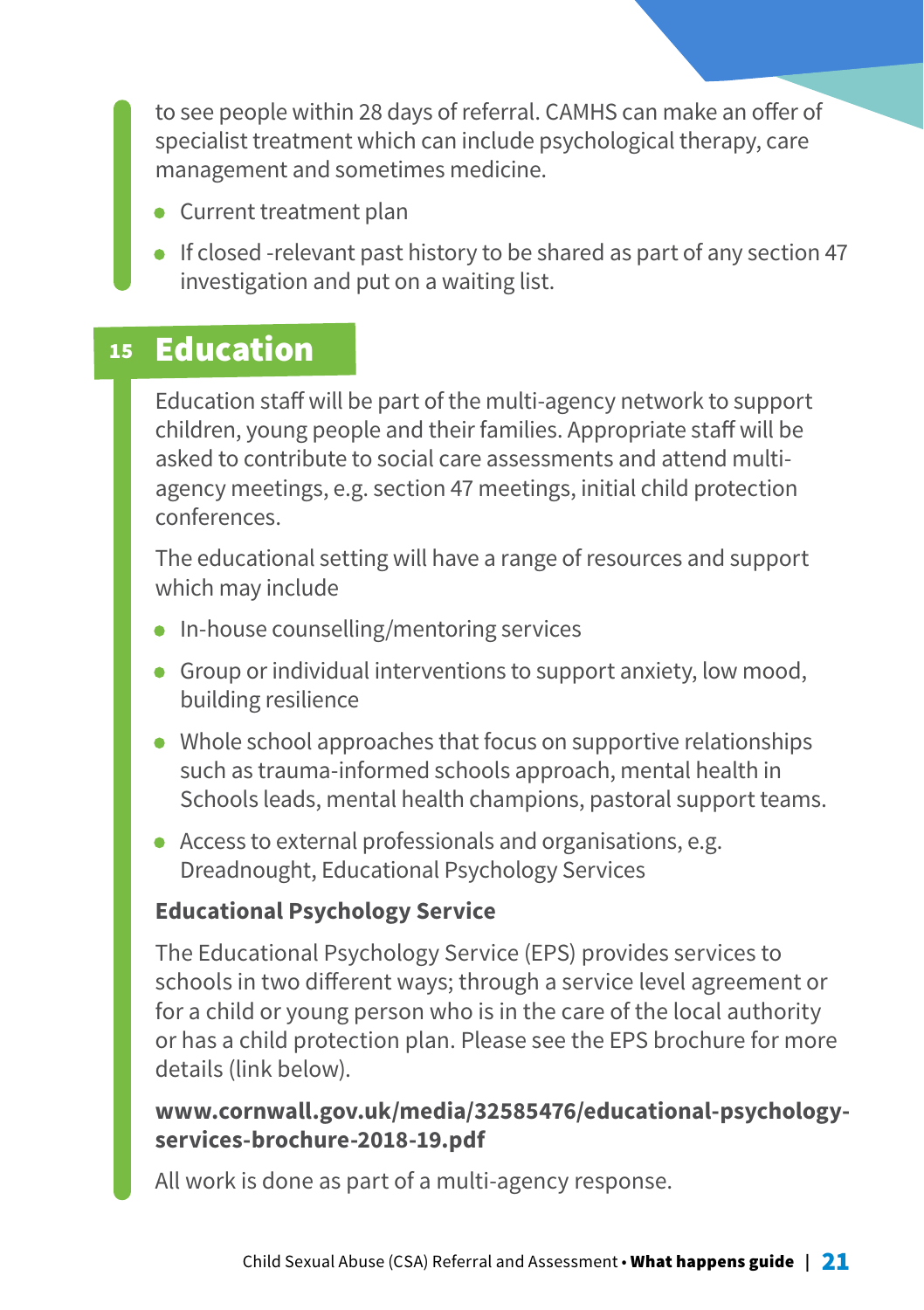### **Indirect work**

- Consultation with school staff/parents/carers about the best way to support the child /young person (either victim or perpetrator)
- Supervision or coaching for school staff (this could be part of Trauma Informed Schools (TIS)/Thrive work)
- Training for staff on:
	- impact of trauma on children and young people
	- impact of working with children or Young People who have experienced CSA (vicarious trauma)
	- emotion coaching
	- person-centred approaches e.g. using strategies to help young people identify goals and ways to make progress towards them
	- social stories
	- Advice and guidance for staff on putting risk assessments in place e.g. how to supervise bathroom breaks
- How to promote safe touch with pupils if that is what they want such as sitting to the side of the pupil, and arms around the pupil sideways etc. NSPCC Pantosaurus video –it's fun, non-threatening and not just for the child but also the rest of the class/family so they know what to do if there is inappropriate touching as well, implement safety plans, advice from other professionals

#### **Direct work**

- Interventions such as three session change, Draw and Talk, Lego Therapy, emotion coaching.
- Assessment in relation to anxiety, wellbeing, resilience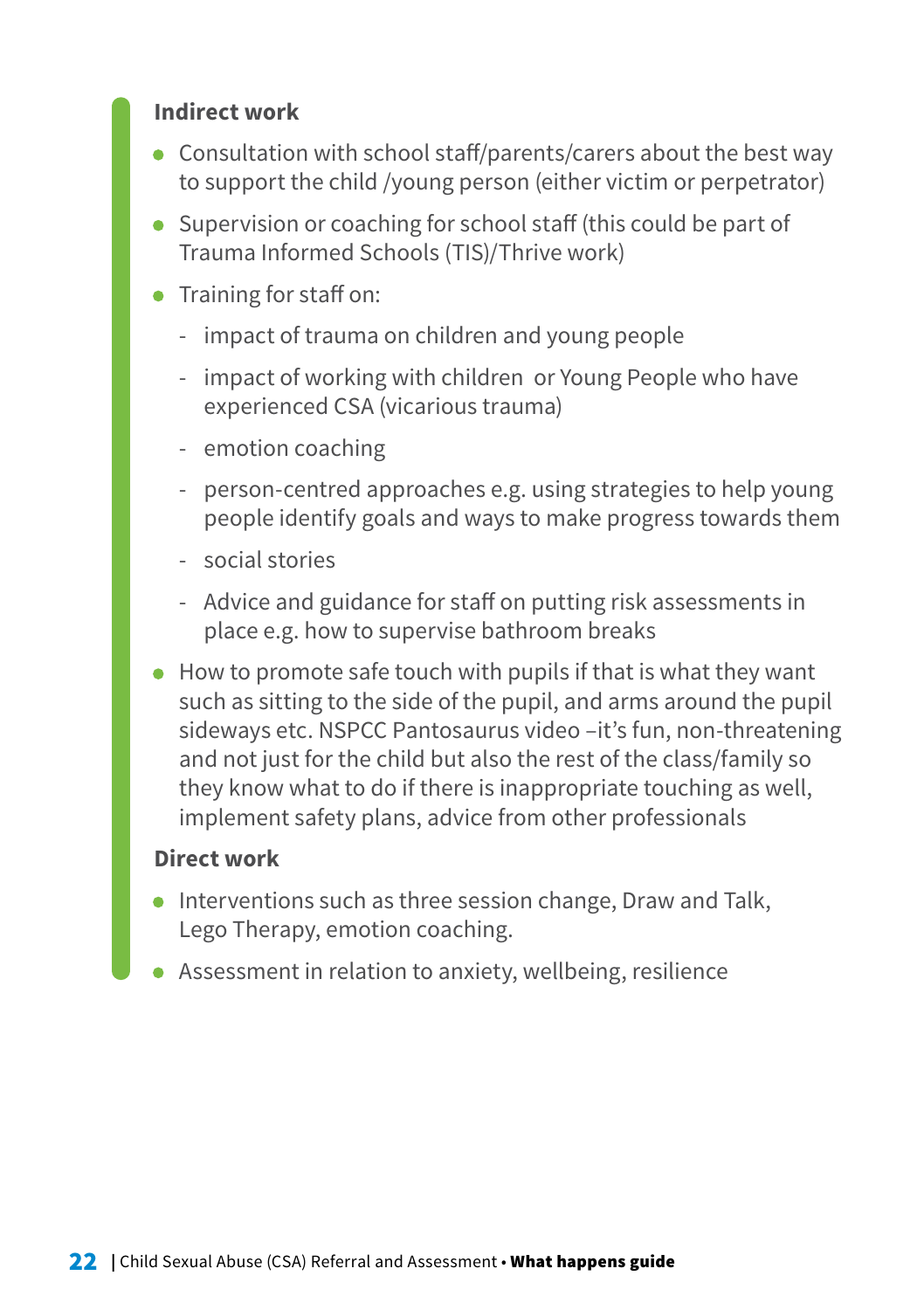# 16 Health Visitor, School Nurse

# (0 to 19 Service)

The Health Visiting and School Nursing service provides Universal Services to children in line with the "Healthy Child Programme" which ensures safeguarding is core to the delivery of services. Further information about this can be accessed via the following link:

### **https://assets.publishing.service.gov.uk/government/uploads/ system/uploads/attachment\_data/file/686928/best\_start\_in\_ life\_and\_beyond\_commissioning\_guidance\_1.pdf**

- Health Visitors and School Nurses access safeguarding supervision and seek advice from the safeguarding team in line with policy to discuss any concern or worries regarding abuse.
- Health Visitors and School Nurses provide information to support a social work assessment and will attend strategy discussions / meetings as requested.
- Children subject to section 47 enquiry will receive a health assessment by the Health Visitor or School Nurse, who make referrals to other health services as required
- Health Visitors and School Nurses will attend Initial Child Protection Conferences to support safety planning.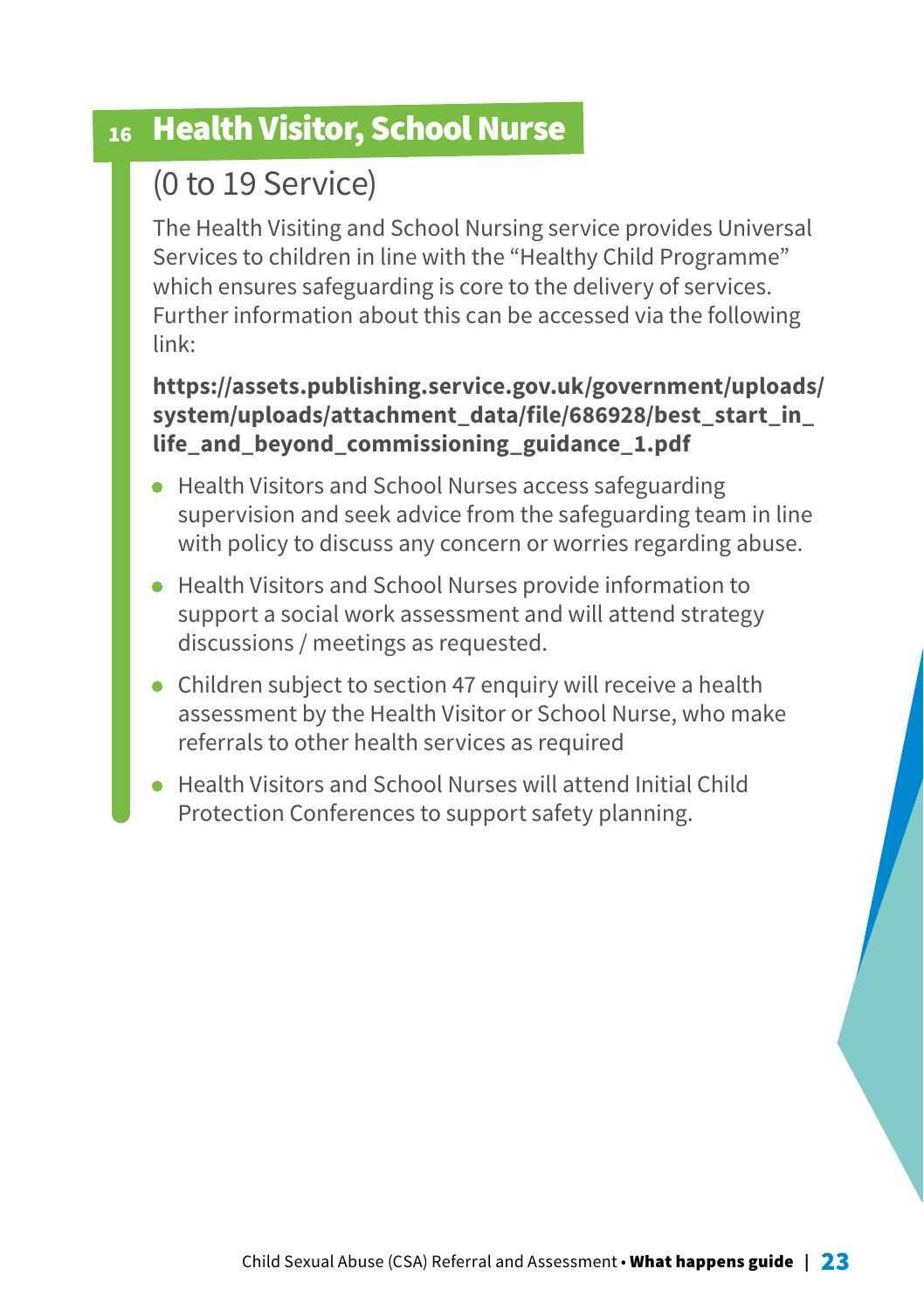#### 17 General Practice

- Share relevant information with MARU to inform the assessment / investigation
- Provide additional healthcare information to SARC medical examiner if requested
- Are available to receive advice from SARC medical examiner re possible ongoing issues that may require further medical intervention and to liaise if necessary with an appropriate plan of action. Offer support if necessary to child and other family members if deemed appropriate e.g. already has a good therapeutic relationship with child and family
- Should be aware of other services that are involved e.g. Jigsaw, CAMHS, educational psychology service and to liaise with them and Health Visiting or School Nurse as required
- Are a point of contact for family and other services regarding any ongoing possible health issues

#### 18 Referral for at risk of sexual abuse and / or exploitation

### **Referral for a young person at risk of sexual abuse and / or exploitation from another young person through MARU:**

There is the need for a written referral to the MARU, with information collated from MARU systems (Health, Education and Social Care). The parent of the alleged victim would need to be made aware of the referral, as they will need to be contacted as part of the investigation and give consent to agency checks.

A chronology of social care history for the child / children will be formulated and relevant agency checks undertaken.

### **Possible Outcomes include:**

**No further action** - because consensual relationship (same aged peers (15 to 16 plus years), no coercion or identified vulnerability, supportive parents who do not want to progress the matter.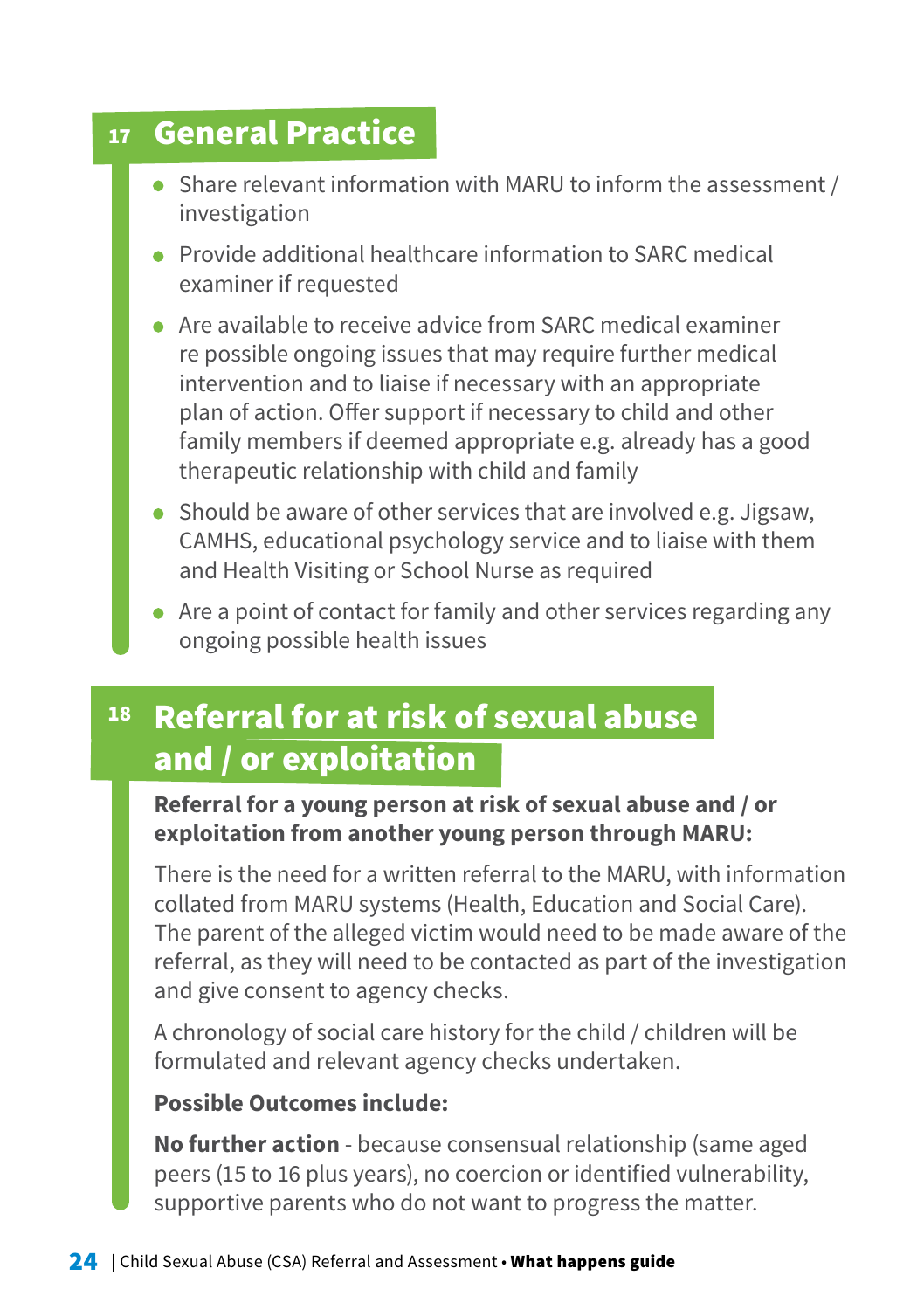**Request for TYS (Targeted Youth Support)** - As above but a piece of work appropriate to support around healthy relationships.

**S17 Assessment** - Some vulnerability identified, concerns regarding parental ability to keep safe.

**S47 Strategy discussion** - Coercion and control evident, history of vulnerability, evidence of harm requiring health intervention, joint working with police for ABE facilitation.

In all of the above outcomes would consider the need for health input, from the GP through to forensic evidence request.

### **An alleged perpetrator MUST be considered in their own right -**

#### **Possible Outcomes include:**

**No further action** - Consensual relationship (same aged peers (15 to 16 plus years), no coercion or identified vulnerability, supportive parents who are able to support YP.

**Request for TYS** - As above but a piece of work appropriate to support around health and healthy relationships.

**S17 Assessment** - Input from Gweres Kernow felt to be beneficial to young person. Risk to siblings to be considered within assessment

**S47 Strategy discussion** - Coercion and control evident, threshold met for police intervention, need for action to protect siblings.

**Use the Resolving Professional Differences Policy at any stage if children are not receiving a "timely" or good enough response e.g. referral to SARC. (Resolving Professional Differences Policy and Flowchart, available from OSCP website)**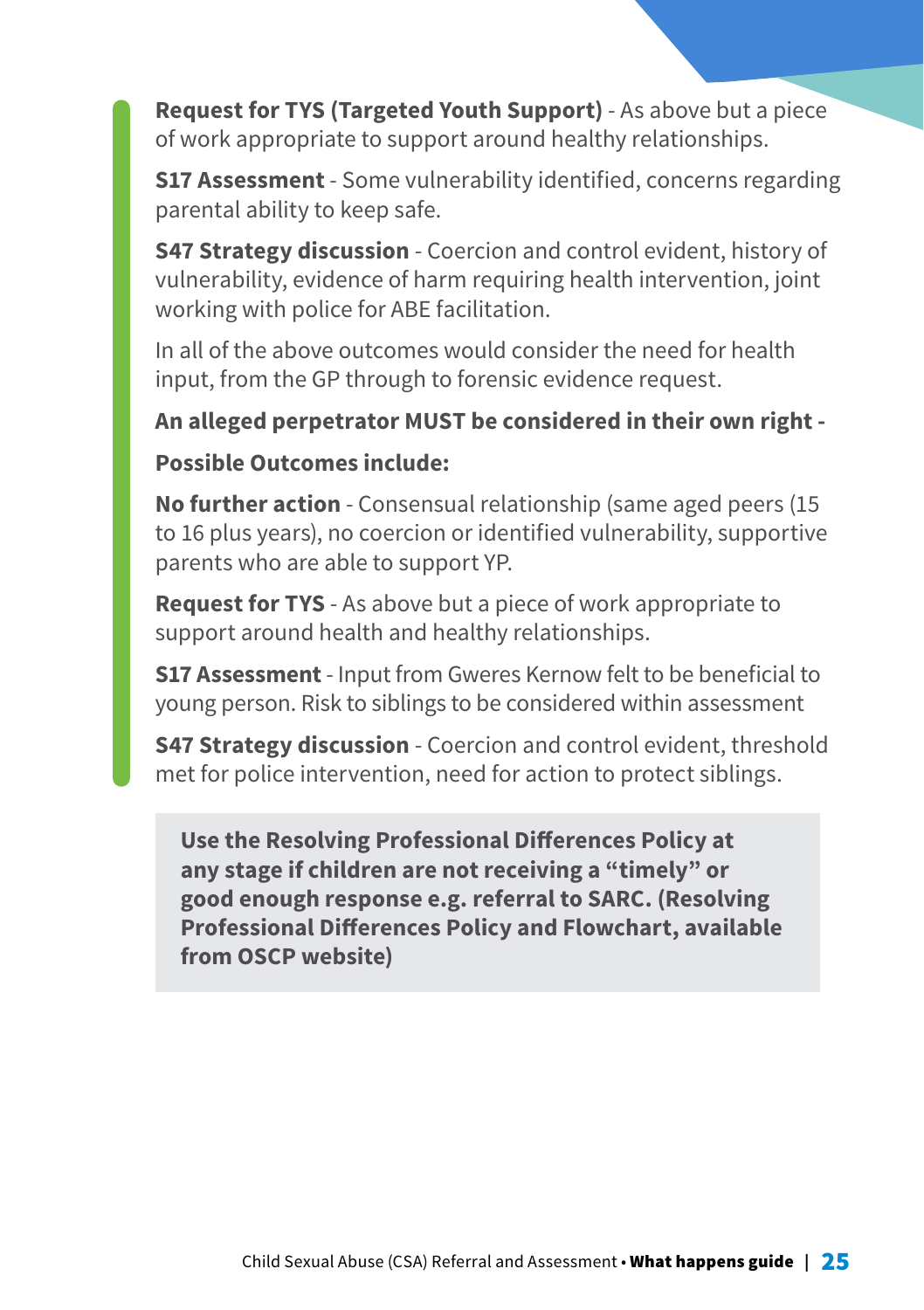#### 16 Resources

# Other services that may be considered include:

Locally

### **Gweres Kernow**

Gweres Kernow is a small team of specialist social workers and clinical psychologists who work in partnership with other services to safeguard children who have displayed concerning sexualised behaviour, working with children of all abilities under the age of 18.

For primary school aged children who have engaged in concerning sexualised behaviour, the service helps these children and their parents/caregivers and schools to gain the understanding, knowledge and relevant skills to support the child.

For adolescents the service is aimed at helping young people of secondary school age from 11-18 years who have engaged in harmful sexual behaviour.

**CLEAR** - Children Linked to and Experiencing Abusive Relationships.

CLEAR is a unique child/young person centered service in Cornwall, offering counselling, face to face and group work with children and young people aged 0 to 18 and up to 25 yrs with additional needs, who have been traumatised by either direct experience of and/or witnessing, psychological, sexual or emotional abuse.

Telephone **01872 261147** Email **info@clearsupport.net www.clearsupport.net** 

**www.supportincornwall.org.uk/kb5/cornwall/directory/service. page?id=GXx\_n6tjBFQ**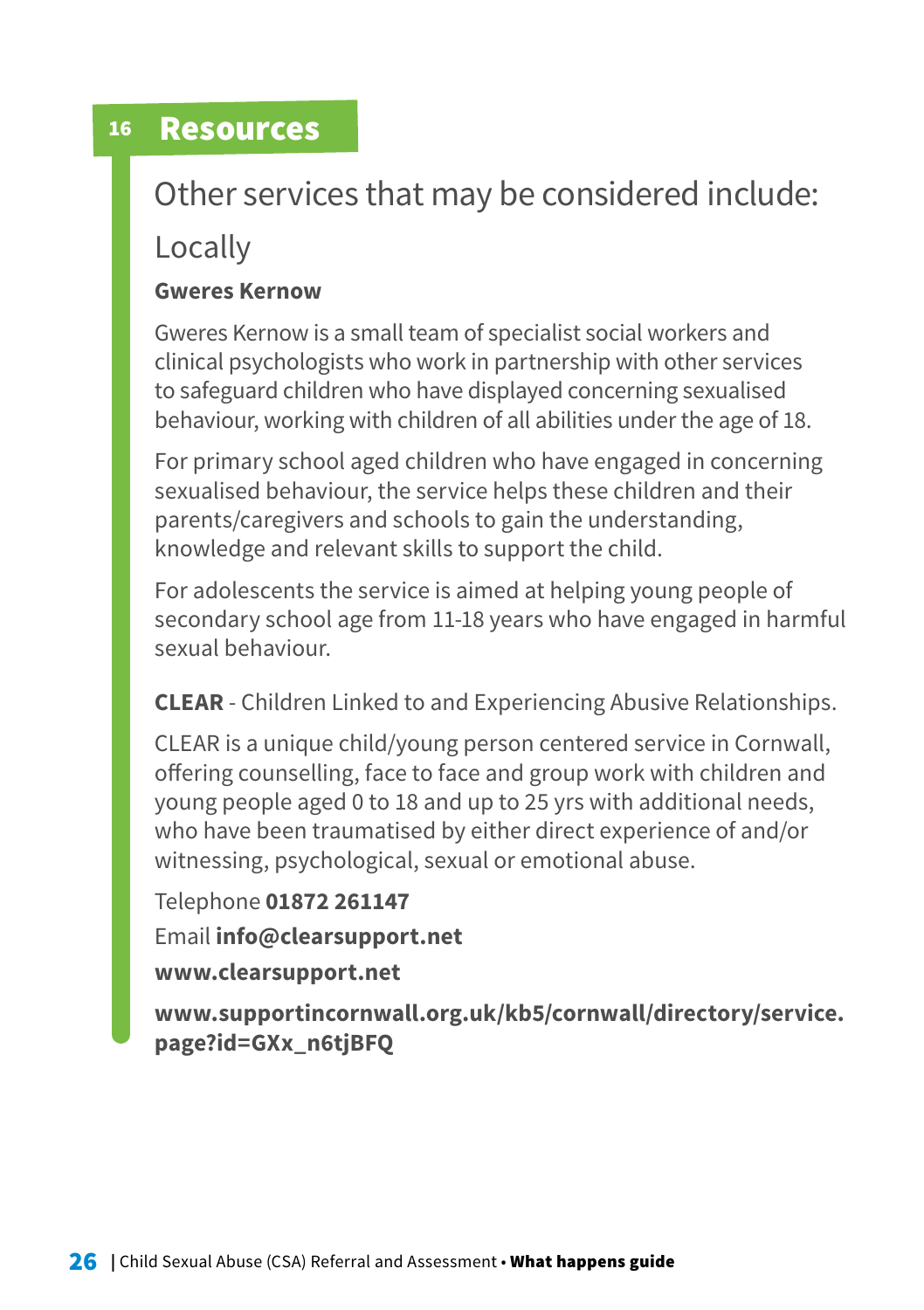# **Nationally**

**NSPCC** – Harmful sexual behavior

**www.nspcc.org.uk/preventing-abuse/child-abuse-andneglect/harmful-sexual-behaviour/**

**www.nspcc.org.uk/preventing-abuse/child-abuse-andneglect/harmful-sexual-behaviour/signs-symptoms-effects/**

**Brook Traffic Light Tool** - supports professionals working with children and young people by helping them to identify and respond appropriately to sexual behaviours

**[https://legacy.brook.org.uk/our-work/category/sexual](https://legacy.brook.org.uk/our-work/category/sexual-behaviours-traffic-light-tool?gclid=EAIaIQobChMIy9v3-bW15QIVFeDtCh0mFgWyEAAYASAAEgJUFfD_BwE)[behaviours-traffic-light-tool?gclid=EAIaIQobChMIy9v3-bW1](https://legacy.brook.org.uk/our-work/category/sexual-behaviours-traffic-light-tool?gclid=EAIaIQobChMIy9v3-bW15QIVFeDtCh0mFgWyEAAYASAAEgJUFfD_BwE) [5QIVFeDtCh0mFgWyEAAYASAAEgJUFfD\\_BwE](https://legacy.brook.org.uk/our-work/category/sexual-behaviours-traffic-light-tool?gclid=EAIaIQobChMIy9v3-bW15QIVFeDtCh0mFgWyEAAYASAAEgJUFfD_BwE)**